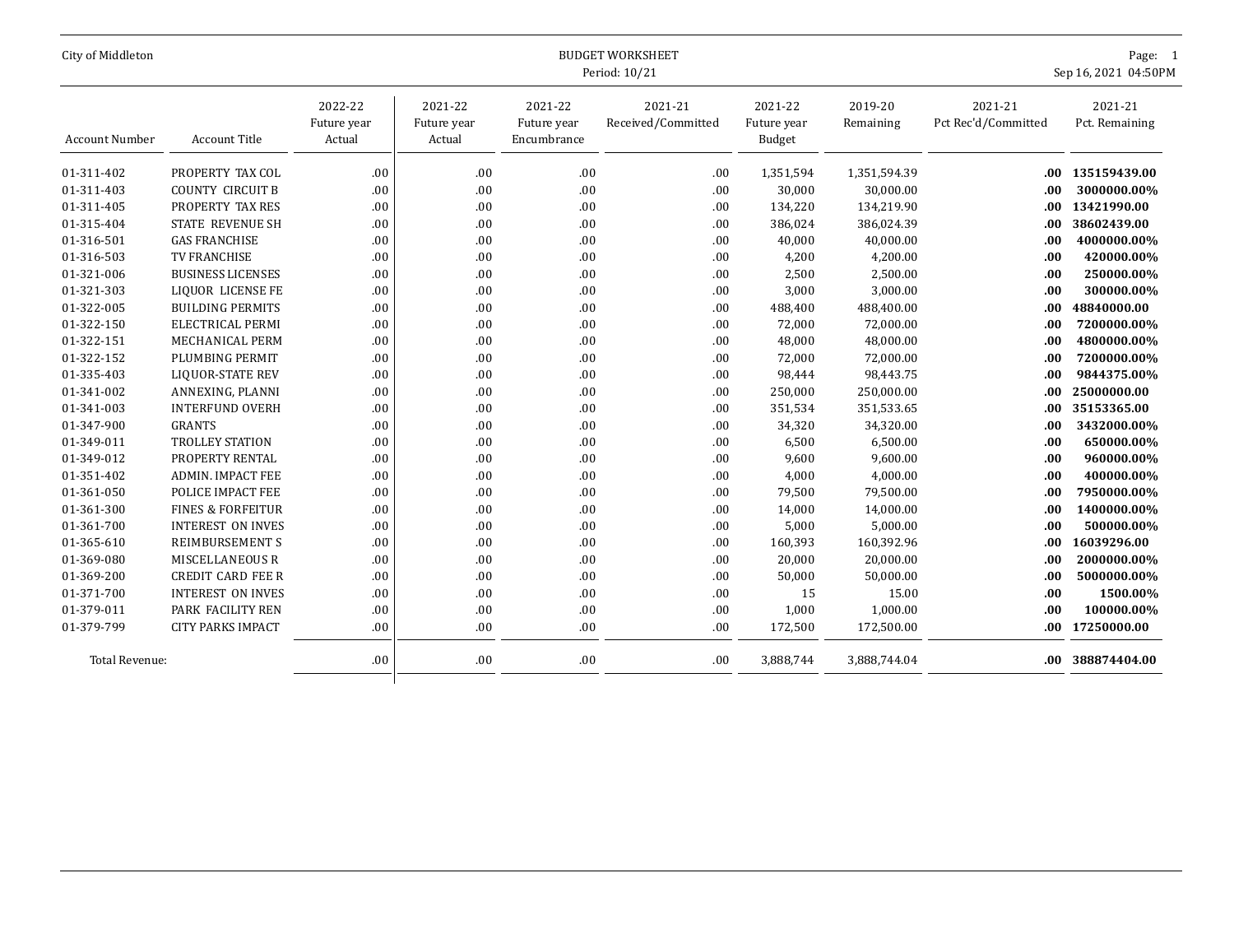| City of Middleton      |                        | <b>BUDGET WORKSHEET</b><br>Period: 10/21 |                                  |                                       |                               |                                  |                      |                                |                           |  |  |  |
|------------------------|------------------------|------------------------------------------|----------------------------------|---------------------------------------|-------------------------------|----------------------------------|----------------------|--------------------------------|---------------------------|--|--|--|
| <b>Account Number</b>  | <b>Account Title</b>   | 2022-22<br>Future year<br>Actual         | 2021-22<br>Future year<br>Actual | 2021-22<br>Future year<br>Encumbrance | 2021-21<br>Received/Committed | 2021-22<br>Future year<br>Budget | 2019-20<br>Remaining | 2021-21<br>Pct Rec'd/Committed | 2021-21<br>Pct. Remaining |  |  |  |
| 01-410-110             | SALARIES               | .00                                      | .00                              | .00                                   | .00.                          | 122,734                          | 122,734.00           | .00.                           | 12273400.00               |  |  |  |
| 01-410-122             | <b>FICA</b>            | .00                                      | .00                              | .00                                   | .00                           | 7,880                            | 7,879.52             | .00.                           | 787952.00%                |  |  |  |
| 01-410-124             | <b>MEDICAL REIMBUR</b> | .00                                      | .00                              | .00                                   | .00.                          | 42                               | 42.00                | .00.                           | 4200.00%                  |  |  |  |
| 01-410-125             | MEDICAL INSURAN        | .00                                      | .00                              | .00                                   | .00                           | 9,693                            | 9,693.00             | .00                            | 969300.00%                |  |  |  |
| 01-410-126             | DENTAL INSURANC        | .00                                      | .00.                             | .00                                   | .00.                          | 712                              | 711.72               | .00.                           | 71172.00%                 |  |  |  |
| 01-410-127             | RETIREMENT             | .00                                      | .00                              | .00                                   | .00                           | 5,762                            | 5,762.01             | .00                            | 576201.00%                |  |  |  |
| 01-410-128             | MEDICARE               | .00                                      | .00.                             | .00                                   | .00                           | 1,780                            | 1,779.64             | .00.                           | 177964.00%                |  |  |  |
| 01-410-130             | EE ASSISTANCE BEN      | .00                                      | .00.                             | .00                                   | .00                           | 210                              | 210.00               | .00.                           | 21000.00%                 |  |  |  |
| 01-410-132             | WORKERS COMP IN        | .00                                      | .00                              | .00                                   | .00                           | 172                              | 172.31               | .00.                           | 17231.00%                 |  |  |  |
| Total Admin - Council: |                        | .00                                      | .00                              | .00                                   | .00                           | 148,984                          | 148,984.20           | $.00\,$                        | 14898420.00               |  |  |  |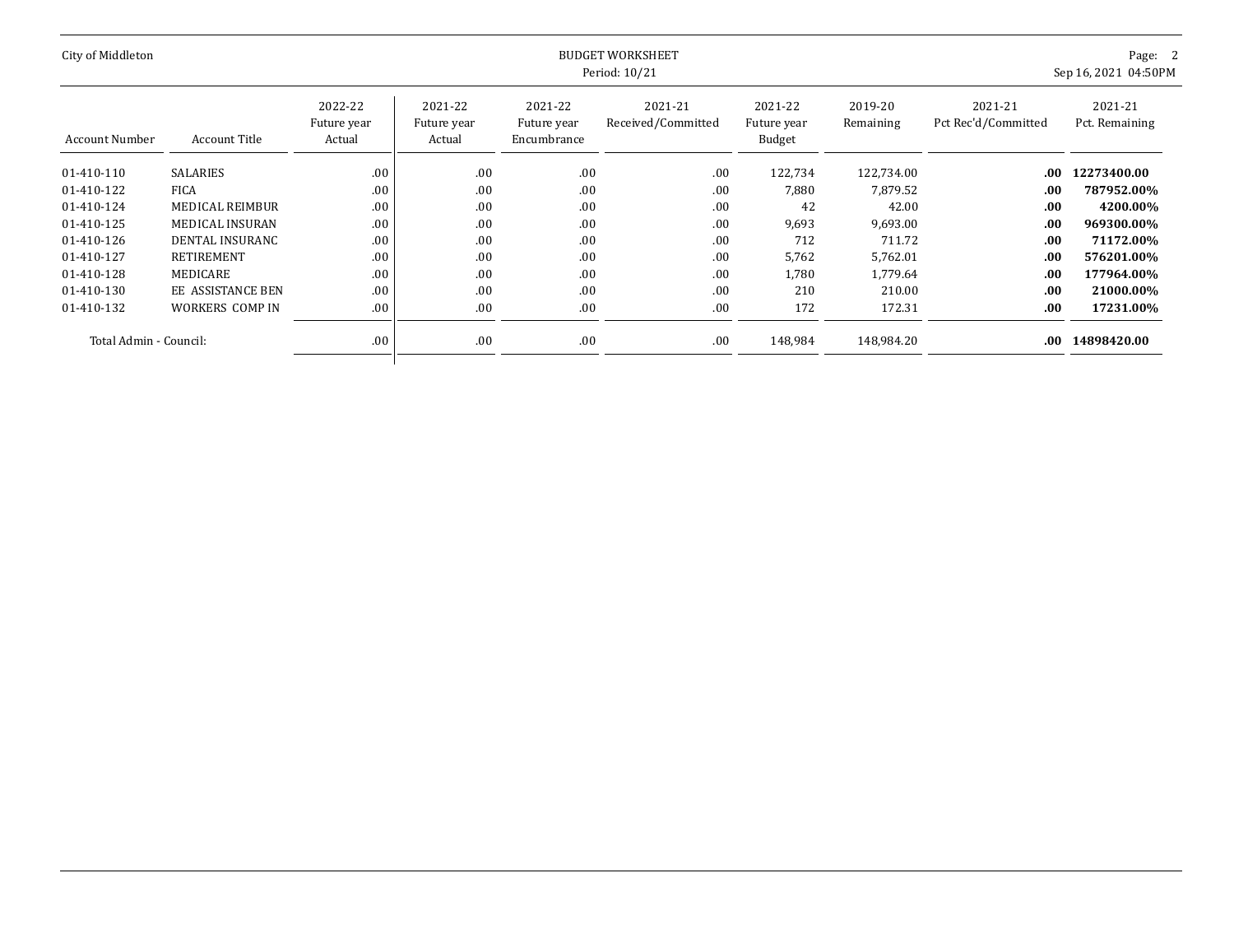| City of Middleton     |                         | <b>BUDGET WORKSHEET</b><br>Sep 16, 2021 04:50PM<br>Period: 10/21 |                                  |                                       |                               |                                  |                      |                                |                           |  |  |
|-----------------------|-------------------------|------------------------------------------------------------------|----------------------------------|---------------------------------------|-------------------------------|----------------------------------|----------------------|--------------------------------|---------------------------|--|--|
| <b>Account Number</b> | <b>Account Title</b>    | 2022-22<br>Future year<br>Actual                                 | 2021-22<br>Future year<br>Actual | 2021-22<br>Future year<br>Encumbrance | 2021-21<br>Received/Committed | 2021-22<br>Future year<br>Budget | 2019-20<br>Remaining | 2021-21<br>Pct Rec'd/Committed | 2021-21<br>Pct. Remaining |  |  |
| 01-415-110            | <b>SALARIES</b>         | .00                                                              | .00                              | .00.                                  | .00                           | 277,660                          | 277,659.58           |                                | .00 27765958.00           |  |  |
| 01-415-122            | <b>FICA</b>             | .00                                                              | .00                              | .00                                   | .00                           | 17,826                           | 17,825.75            | .00.                           | 1782575.00%               |  |  |
| 01-415-124            | MEDICAL REIMBUR         | .00                                                              | .00                              | .00                                   | .00                           | 1,434                            | 1,434.00             | .00                            | 143400.00%                |  |  |
| 01-415-125            | INSURANCE-MEDIC         | .00                                                              | .00                              | .00.                                  | .00                           | 54,046                           | 54,046.20            | .00                            | 5404620.00%               |  |  |
| 01-415-126            | <b>INSURANCE-DENTA</b>  | .00                                                              | .00                              | .00                                   | .00                           | 1,776                            | 1,775.88             | .00                            | 177588.00%                |  |  |
| 01-415-127            | RETIREMENT              | .00                                                              | .00                              | .00.                                  | .00                           | 33,153                           | 33,152.55            | .00                            | 3315255.00%               |  |  |
| 01-415-128            | MEDICARE                | .00                                                              | .00                              | .00                                   | .00                           | 4,026                            | 4,026.06             | .00                            | 402606.00%                |  |  |
| 01-415-130            | EE ASSISTANCE BEN       | .00                                                              | .00                              | .00.                                  | .00                           | 168                              | 168.00               | .00                            | 16800.00%                 |  |  |
| 01-415-132            | <b>WORKERS COMP</b>     | .00                                                              | .00                              | .00                                   | .00                           | 3,671                            | 3,670.79             | .00                            | 367079.00%                |  |  |
| 01-415-135            | <b>EMPLOYEE RECOGN</b>  | .00                                                              | .00                              | .00                                   | .00                           | 1,000                            | 1,000.00             | .00                            | 100000.00%                |  |  |
| 01-415-210            | <b>BANK FEES</b>        | .00                                                              | .00                              | .00.                                  | .00                           | 700                              | 700.00               | .00                            | 70000.00%                 |  |  |
| 01-415-211            | <b>COMPUTER HARDW</b>   | .00                                                              | .00                              | .00                                   | .00                           | 6,000                            | 6,000.00             | .00                            | 600000.00%                |  |  |
| 01-415-212            | <b>GASOLINE</b>         | .00                                                              | .00.                             | .00.                                  | .00                           | 579                              | 579.00               | .00                            | 57900.00%                 |  |  |
| 01-415-220            | <b>IRRIGATION</b>       | .00                                                              | .00                              | .00                                   | .00                           | 5,500                            | 5,500.00             | .00                            | 550000.00%                |  |  |
| 01-415-229            | MEMBERSHIPS             | .00                                                              | .00                              | .00                                   | .00                           | 7,865                            | 7,864.90             | .00                            | 786490.00%                |  |  |
| 01-415-240            | <b>SUPPLIES</b>         | .00                                                              | .00                              | .00                                   | .00                           | 6,000                            | 6,000.00             | .00                            | 600000.00%                |  |  |
| 01-415-250            | TRAINING/CONF/C         | .00                                                              | .00.                             | .00.                                  | .00                           | 8,000                            | 8,000.00             | .00                            | 800000.00%                |  |  |
| 01-415-252            | <b>TRAVEL</b>           | .00                                                              | .00                              | .00.                                  | .00                           | 3,000                            | 3,000.00             | .00                            | 300000.00%                |  |  |
| 01-415-253            | <b>MEETING EXPENSE</b>  | .00                                                              | .00                              | .00                                   | .00                           | 1,000                            | 1,000.00             | .00                            | 100000.00%                |  |  |
| 01-415-301            | PUBLICATION LEGA        | .00                                                              | .00                              | .00                                   | .00                           | 5,500                            | 5,500.00             | .00                            | 550000.00%                |  |  |
| 01-415-310            | <b>AUTO REPAIR/MAI</b>  | .00                                                              | .00.                             | .00                                   | .00                           | 1,500                            | 1,500.00             | .00                            | 150000.00%                |  |  |
| 01-415-312            | <b>BILLING SERVICE</b>  | .00                                                              | .00                              | .00.                                  | .00                           | 36,300                           | 36,300.00            | .00                            | 3630000.00%               |  |  |
| 01-415-336            | <b>COMPUTER SOFTW</b>   | .00                                                              | .00                              | .00.                                  | .00                           | 24,198                           | 24,198.00            | .00                            | 2419800.00%               |  |  |
| 01-415-337            | <b>COMPUTER SUPPOR</b>  | .00                                                              | .00                              | .00.                                  | .00                           | 18,021                           | 18,021.47            | .00                            | 1802147.00%               |  |  |
| 01-415-338            | <b>DATA ACCESS</b>      | .00                                                              | .00.                             | .00                                   | .00                           | 4,560                            | 4,560.00             | .00                            | 456000.00%                |  |  |
| 01-415-339            | <b>CELL PHONE</b>       | .00                                                              | .00                              | .00                                   | .00                           | 200                              | 199.56               | .00                            | 19956.00%                 |  |  |
| 01-415-350            | LIABILITY INSURAN       | .00                                                              | .00                              | .00                                   | .00                           | 4,891                            | 4,891.11             | .00                            | 489111.00%                |  |  |
| 01-415-361            | SIGNAGE                 | .00                                                              | .00                              | .00.                                  | .00                           | 500                              | 500.00               | .00                            | 50000.00%                 |  |  |
| 01-415-363            | OFFICE EQUIPMENT        | .00                                                              | .00                              | .00                                   | .00                           | 4,500                            | 4,500.00             | .00                            | 450000.00%                |  |  |
| 01-415-364            | OFFICE EQUIPMENT        | .00                                                              | .00                              | .00                                   | .00                           | 3,000                            | 3,000.00             | .00                            | 300000.00%                |  |  |
| 01-415-370            | PLANNING & ZONIN        | .00                                                              | .00                              | .00                                   | .00                           | 2,520                            | 2,520.00             | .00                            | 252000.00%                |  |  |
| 01-415-372            | <b>POSTAGE</b>          | .00                                                              | .00                              | .00.                                  | .00                           | 1,400                            | 1,400.00             | .00                            | 140000.00%                |  |  |
| 01-415-401            | DATA COLLECT/MA         | .00                                                              | .00                              | .00.                                  | .00                           | 5,000                            | 5,000.00             | .00                            | 500000.00%                |  |  |
| 01-415-420            | <b>PROF FEES ATTORN</b> | .00                                                              | .00                              | .00                                   | .00                           | 64,000                           | 64,000.00            | .00.                           | 6400000.00%               |  |  |
| 01-415-422            | PROF FEES AUDITO        | .00                                                              | .00                              | .00.                                  | .00                           | 3,913                            | 3,912.80             | .00                            | 391280.00%                |  |  |
| 01-415-424            | PROF FEES LITIGATI      | .00                                                              | .00                              | .00                                   | .00                           | 100,000                          | 100,000.00           | .00.                           | 10000000.00               |  |  |
| 01-415-430            | PROF FEES ENGINE        | .00                                                              | .00                              | .00.                                  | .00                           | 300,000                          | 300,000.00           | .00.                           | 30000000.00               |  |  |
| 01-415-725            | <b>COMMUNITY SUPPO</b>  | .00                                                              | .00                              | .00.                                  | .00                           | 13,000                           | 13,000.00            | .00                            | 1300000.00%               |  |  |
| 01-415-750            | <b>RESERVE FOR OPER</b> | .00                                                              | .00                              | .00                                   | .00                           | 139,401                          | 139,401.15           | .00.                           | 13940115.00               |  |  |
| 01-415-800            | MISCELLANEOUS           | .00                                                              | .00.                             | .00                                   | .00                           | 3,000                            | 2,999.64             | .00.                           | 299964.00%                |  |  |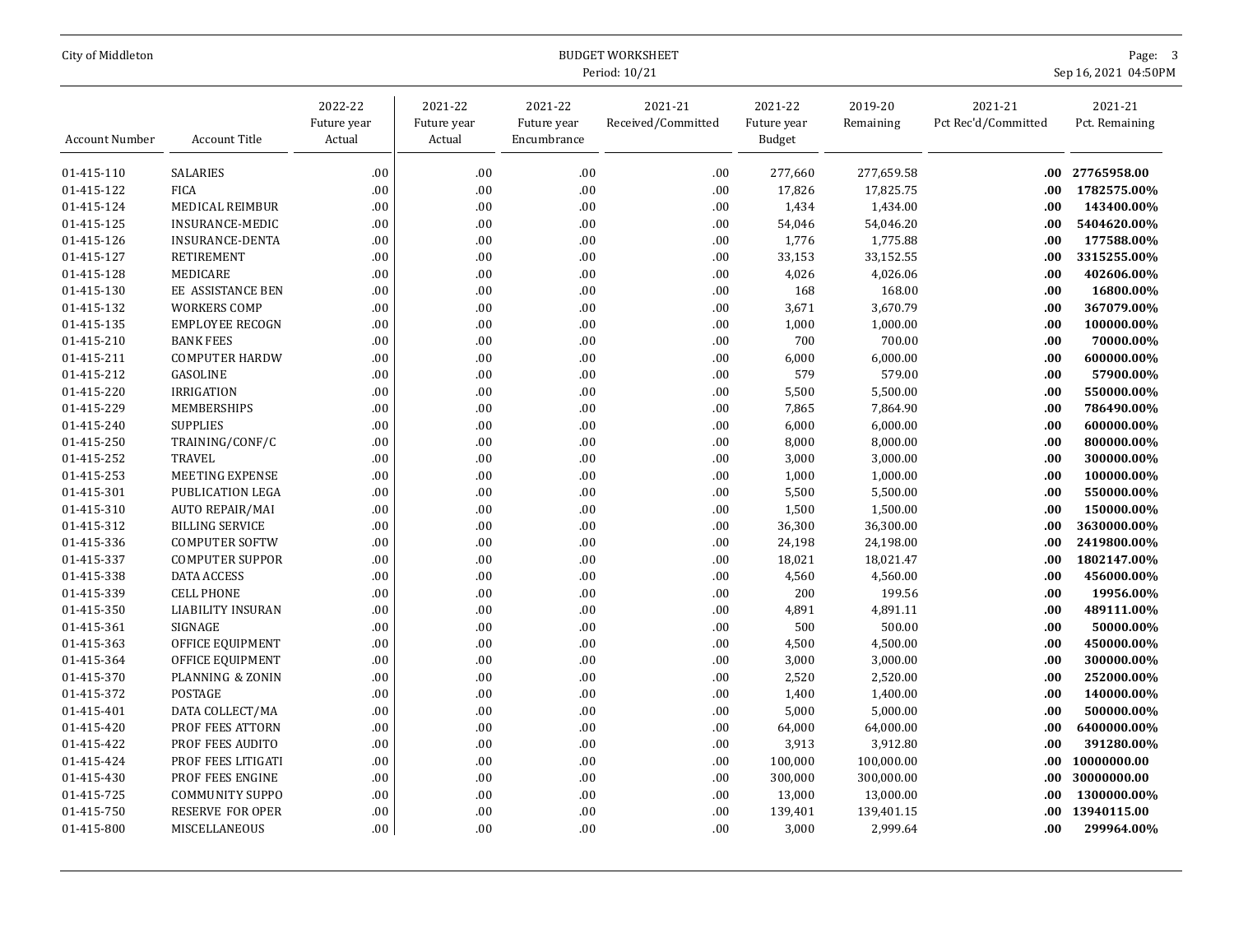| City of Middleton     |               |                                  |                                  |                                       | BUDGET WORKSHEET<br>Period: 10/21 |                                  |                      | Page: 4<br>Sep 16, 2021 04:50PM |                           |  |
|-----------------------|---------------|----------------------------------|----------------------------------|---------------------------------------|-----------------------------------|----------------------------------|----------------------|---------------------------------|---------------------------|--|
| Account Number        | Account Title | 2022-22<br>Future year<br>Actual | 2021-22<br>Future year<br>Actual | 2021-22<br>Future year<br>Encumbrance | 2021-21<br>Received/Committed     | 2021-22<br>Future year<br>Budget | 2019-20<br>Remaining | 2021-21<br>Pct Rec'd/Committed  | 2021-21<br>Pct. Remaining |  |
| Total ADMINISTRATION: |               | .00                              | .00                              | .00                                   | .00.                              | 1,168,806                        | 1,168,806.44         | $.00\,$                         | 116880644.00              |  |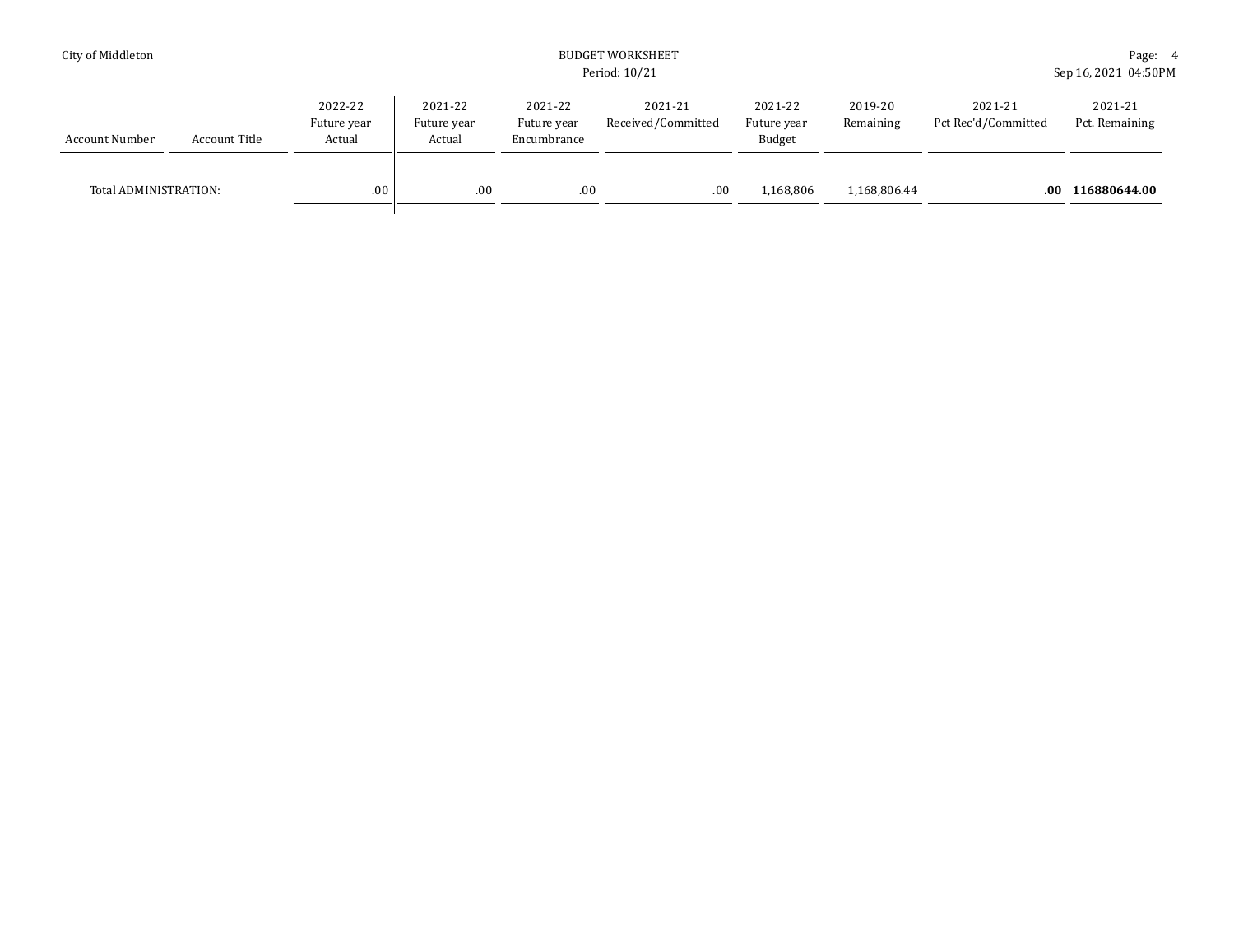| City of Middleton     |                          |                                  |                                  |                                       | Page: 5<br>Sep 16, 2021 04:50PM |                                  |                      |                                |                           |
|-----------------------|--------------------------|----------------------------------|----------------------------------|---------------------------------------|---------------------------------|----------------------------------|----------------------|--------------------------------|---------------------------|
| <b>Account Number</b> | Account Title            | 2022-22<br>Future year<br>Actual | 2021-22<br>Future year<br>Actual | 2021-22<br>Future year<br>Encumbrance | 2021-21<br>Received/Committed   | 2021-22<br>Future year<br>Budget | 2019-20<br>Remaining | 2021-21<br>Pct Rec'd/Committed | 2021-21<br>Pct. Remaining |
| 01-421-110            | <b>SALARIES</b>          | .00                              | .00.                             | .00                                   | .00                             | 737,849                          | 737,849.30           |                                | .00 73784930.00           |
| 01-421-122            | <b>FICA</b>              | .00                              | .00                              | .00                                   | .00                             | 47,370                           | 47,369.93            | .00.                           | 4736993.00%               |
| 01-421-124            | MEDICAL REIMBUR          | .00                              | .00                              | .00                                   | .00                             | 336                              | 336.00               | .00.                           | 33600.00%                 |
| 01-421-125            | INSURANCE-MEDIC          | .00.                             | .00                              | .00                                   | .00                             | 127,798                          | 127,798.44           | .00 <sub>1</sub>               | 12779844.00               |
| 01-421-126            | <b>INSURANCE-DENTA</b>   | .00                              | .00                              | .00                                   | .00                             | 4,894                            | 4,894.44             | .00                            | 489444.00%                |
| 01-421-127            | RETIREMENT               | .00                              | .00                              | .00                                   | .00                             | 89,280                           | 89,279.81            | .00                            | 8927981.00%               |
| 01-421-128            | <b>MEDICARE</b>          | .00                              | .00                              | .00                                   | .00                             | 10,699                           | 10,698.81            | .00.                           | 1069881.00%               |
| 01-421-130            | <b>EE ASSISTANCE BEN</b> | .00.                             | .00                              | .00                                   | .00                             | 462                              | 462.00               | .00                            | 46200.00%                 |
| 01-421-132            | <b>WORKERS COMP</b>      | .00                              | .00                              | .00                                   | .00                             | 25,823                           | 25,823.04            | .00                            | 2582304.00%               |
| 01-421-140            | PRE EMPLOYMENT           | .00                              | .00                              | .00                                   | .00                             | 2,000                            | 2,000.00             | .00                            | 200000.00%                |
| 01-421-211            | <b>COMPUTER HARDW</b>    | .00                              | .00                              | .00                                   | .00                             | 5,000                            | 5,000.00             | .00.                           | 500000.00%                |
| 01-421-212            | <b>GASOLINE</b>          | .00                              | .00                              | .00                                   | .00                             | 35,000                           | 35,000.00            | .00                            | 3500000.00%               |
| 01-421-229            | MEMBERSHIPS              | .00                              | .00                              | .00                                   | .00                             | 300                              | 300.00               | .00                            | 30000.00%                 |
| 01-421-240            | <b>SUPPLIES</b>          | .00                              | .00                              | .00                                   | .00                             | 5,000                            | 5,000.00             | .00                            | 500000.00%                |
| 01-421-250            | TRAINING/CONF/C          | .00                              | .00                              | .00                                   | .00                             | 8,200                            | 8,200.00             | .00.                           | 820000.00%                |
| 01-421-252            | <b>TRAVEL</b>            | .00.                             | .00                              | .00                                   | .00                             | 1,500                            | 1,500.00             | .00                            | 150000.00%                |
| 01-421-260            | <b>UNIFORMS</b>          | .00                              | .00                              | .00                                   | .00                             | 4,800                            | 4,800.00             | .00                            | 480000.00%                |
| 01-421-310            | <b>AUTO REPAIR/MAI</b>   | .00                              | .00                              | .00                                   | .00                             | 15,000                           | 15,000.00            | .00                            | 1500000.00%               |
| 01-421-336            | <b>COMPUTER SOFTW</b>    | .00                              | .00                              | .00                                   | .00                             | 10,422                           | 10,422.00            | .00.                           | 1042200.00%               |
| 01-421-337            | <b>COMPUTER SUPPOR</b>   | .00                              | .00                              | .00                                   | .00                             | 8,907                            | 8,907.11             | .00                            | 890711.00%                |
| 01-421-338            | <b>DATA ACCESS</b>       | .00                              | .00                              | .00                                   | .00                             | 3,480                            | 3,480.00             | .00                            | 348000.00%                |
| 01-421-339            | <b>CELL PHONE</b>        | .00                              | .00                              | .00                                   | .00                             | 5,293                            | 5,293.44             | .00                            | 529344.00%                |
| 01-421-342            | <b>EQUIPMENT</b>         | .00                              | .00                              | .00                                   | .00                             | 20,000                           | 20,000.00            | .00.                           | 2000000.00%               |
| 01-421-344            | <b>EQUIPMENT REPAI</b>   | .00.                             | .00                              | .00                                   | .00                             | 200                              | 200.00               | .00                            | 20000.00%                 |
| 01-421-345            | K-9 PROGRAM              | .00                              | .00                              | .00                                   | .00                             | 11,000                           | 11,000.00            | .00                            | 1100000.00%               |
| 01-421-350            | <b>LIABILITY INSURAN</b> | .00                              | .00                              | .00                                   | .00                             | 4,891                            | 4,891.11             | .00                            | 489111.00%                |
| 01-421-371            | <b>LEASE PAYMENTS</b>    | .00.                             | .00                              | .00                                   | .00                             | 64,488                           | 64,487.97            | .00.                           | 6448797.00%               |
| 01-421-372            | <b>POSTAGE</b>           | .00                              | .00                              | .00                                   | .00                             | 500                              | 500.00               | .00                            | 50000.00%                 |
| 01-421-420            | PROF FEES ATTORN         | .00                              | .00                              | .00                                   | .00                             | 1,000                            | 1,000.00             | .00                            | 100000.00%                |
| 01-421-530            | <b>CAPITAL OUTLAY</b>    | .00                              | .00                              | .00                                   | .00                             | .00                              | .00                  | .00                            | .00                       |
| 01-421-531            | <b>IMPACT FEE ELIGIB</b> | .00.                             | .00                              | .00                                   | .00                             | 79,500                           | 79,500.00            | .00.                           | 7950000.00%               |
| 01-421-800            | <b>MISCELLANEOUS</b>     | .00                              | .00                              | .00                                   | .00                             | 2,500                            | 2,500.00             | .00.                           | 250000.00%                |
| <b>Total POLICE:</b>  |                          | .00                              | .00                              | .00                                   | .00                             | 1,333,493                        | 1,333,493.40         |                                | .00 133349340.00          |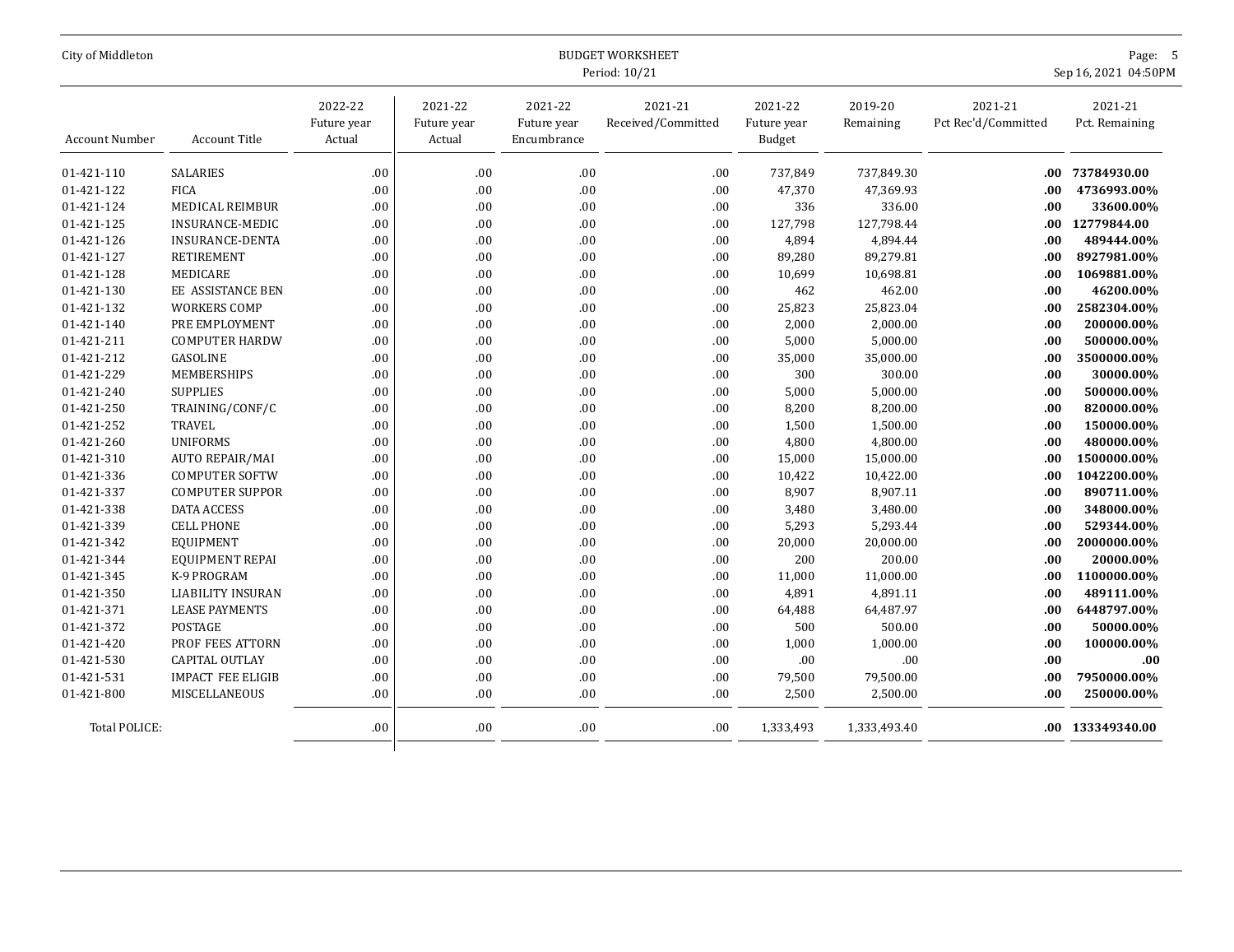| City of Middleton           |                          |                                  |                                  | Page: 6<br>Sep 16, 2021 04:50PM       |                               |                                         |                      |                                |                           |
|-----------------------------|--------------------------|----------------------------------|----------------------------------|---------------------------------------|-------------------------------|-----------------------------------------|----------------------|--------------------------------|---------------------------|
| <b>Account Number</b>       | <b>Account Title</b>     | 2022-22<br>Future year<br>Actual | 2021-22<br>Future year<br>Actual | 2021-22<br>Future year<br>Encumbrance | 2021-21<br>Received/Committed | 2021-22<br>Future year<br><b>Budget</b> | 2019-20<br>Remaining | 2021-21<br>Pct Rec'd/Committed | 2021-21<br>Pct. Remaining |
| 01-423-110                  | <b>SALARIES</b>          | .00                              | .00                              | .00                                   | .00                           | 82,728                                  | 82,727.59            | .00.                           | 8272759.00%               |
| 01-423-122                  | <b>FICA</b>              | .00                              | .00                              | .00                                   | .00                           | 5,311                                   | 5,311.11             | .00                            | 531111.00%                |
| 01-423-124                  | MEDICAL REIMBUR          | .00                              | .00                              | .00                                   | .00                           | 53                                      | 52.50                | .00                            | 5250.00%                  |
| 01-423-125                  | MEDICAL INSURAN          | .00                              | .00                              | .00                                   | .00                           | 30,915                                  | 30,914.94            | .00                            | 3091494.00%               |
| 01-423-126                  | <b>INSURANCE-DENTA</b>   | .00.                             | .00                              | .00                                   | .00                           | 970                                     | 969.81               | .00                            | 96981.00%                 |
| 01-423-127                  | RETIREMENT               | .00.                             | .00                              | .00                                   | .00                           | 9,878                                   | 9,877.67             | .00                            | 987767.00%                |
| 01-423-128                  | MEDICARE                 | .00                              | .00                              | .00                                   | .00                           | 1,200                                   | 1,199.55             | .00                            | 119955.00%                |
| 01-423-130                  | EE ASSISTANCE BEN        | .00                              | .00                              | .00                                   | .00                           | 53                                      | 52.50                | .00.                           | 5250.00%                  |
| 01-423-132                  | <b>WORKERS COMP IN</b>   | .00.                             | .00                              | .00                                   | .00                           | 1,000                                   | 1,000.00             | .00                            | 100000.00%                |
| 01-423-210                  | <b>CODE ENFORCEME</b>    | .00                              | .00                              | .00                                   | .00                           | 1,000                                   | 1,000.00             | .00                            | 100000.00%                |
| 01-423-211                  | <b>COMPUTER HARDW</b>    | .00                              | .00                              | .00                                   | .00                           | 1,500                                   | 1,500.00             | .00                            | 150000.00%                |
| 01-423-212                  | <b>GASOLINE</b>          | .00                              | .00                              | .00                                   | .00                           | 3,000                                   | 3,000.00             | .00                            | 300000.00%                |
| 01-423-229                  | MEMBERSHIPS              | .00                              | .00                              | .00                                   | .00                           | 800                                     | 800.00               | .00                            | 80000.00%                 |
| 01-423-240                  | <b>SUPPLIES</b>          | .00                              | .00                              | .00                                   | .00                           | 3,500                                   | 3,500.00             | .00                            | 350000.00%                |
| 01-423-250                  | TRAINING/CERTIFI         | .00                              | .00                              | .00                                   | .00                           | 200                                     | 200.00               | .00                            | 20000.00%                 |
| 01-423-260                  | <b>UNIFORMS</b>          | .00                              | .00                              | .00                                   | .00                           | 400                                     | 400.00               | .00                            | 40000.00%                 |
| 01-423-312                  | <b>AUTO REPAIR/MAI</b>   | .00                              | .00                              | .00                                   | .00                           | 1,200                                   | 1,200.00             | .00                            | 120000.00%                |
| 01-423-336                  | <b>COMPUTER SOFTW</b>    | .00                              | .00                              | .00                                   | .00                           | 11,698                                  | 11,698.00            | .00                            | 1169800.00%               |
| 01-423-337                  | <b>COMPUTER SUPPOR</b>   | .00                              | .00                              | .00                                   | .00                           | 8,832                                   | 8,832.11             | .00                            | 883211.00%                |
| 01-423-338                  | <b>DATA ACCESS</b>       | .00                              | .00                              | .00                                   | .00                           | 1,080                                   | 1,080.00             | .00                            | 108000.00%                |
| 01-423-339                  | <b>CELL PHONE</b>        | .00                              | .00                              | .00                                   | .00                           | 699                                     | 699.24               | .00                            | 69924.00%                 |
| 01-423-350                  | <b>LIABILITY INSURAN</b> | .00.                             | .00                              | .00                                   | .00                           | 4,891                                   | 4,891.11             | .00                            | 489111.00%                |
| 01-423-372                  | <b>POSTAGE</b>           | .00                              | .00                              | .00                                   | .00                           | 700                                     | 700.00               | .00                            | 70000.00%                 |
| 01-423-423                  | PROF FEES BUILDIN        | .00                              | .00                              | .00                                   | .00                           | 7,000                                   | 7,000.00             | .00                            | 700000.00%                |
| 01-423-425                  | <b>PROF FEES ELECTRI</b> | .00                              | .00                              | .00                                   | .00                           | 57,600                                  | 57,600.00            | .00                            | 5760000.00%               |
| 01-423-432                  | PROF FEES MECHA          | .00.                             | .00                              | .00                                   | .00                           | 38,400                                  | 38,400.00            | .00                            | 3840000.00%               |
| 01-423-433                  | PROF FEES PLUMBI         | .00                              | .00                              | .00                                   | .00                           | 57,600                                  | 57,600.00            | .00                            | 5760000.00%               |
| 01-423-435                  | <b>PROF FEES PROSEC</b>  | .00.                             | .00                              | .00                                   | .00                           | 15,000                                  | 15,000.00            | .00                            | 1500000.00%               |
| 01-423-530                  | <b>CAPITAL OUTLAY</b>    | .00                              | .00                              | .00                                   | .00                           | 30,000                                  | 30,000.00            | .00                            | 3000000.00%               |
| 01-423-621                  | <b>ELECTRICITY</b>       | .00                              | .00                              | .00                                   | .00                           | 1,000                                   | 1,000.00             | .00                            | 100000.00%                |
| 01-423-622                  | <b>STREET LIGHTS</b>     | .00                              | .00                              | .00                                   | .00                           | 38,000                                  | 38,000.00            | .00                            | 3800000.00%               |
| 01-423-800                  | MISCELLANEOUS            | .00.                             | .00                              | .00                                   | .00                           | 1,000                                   | 1,000.00             | .00.                           | 100000.00%                |
| <b>Total PUBLIC SAFETY:</b> |                          | .00                              | .00                              | .00                                   | .00                           | 417,206                                 | 417,206.13           |                                | .00 41720613.00           |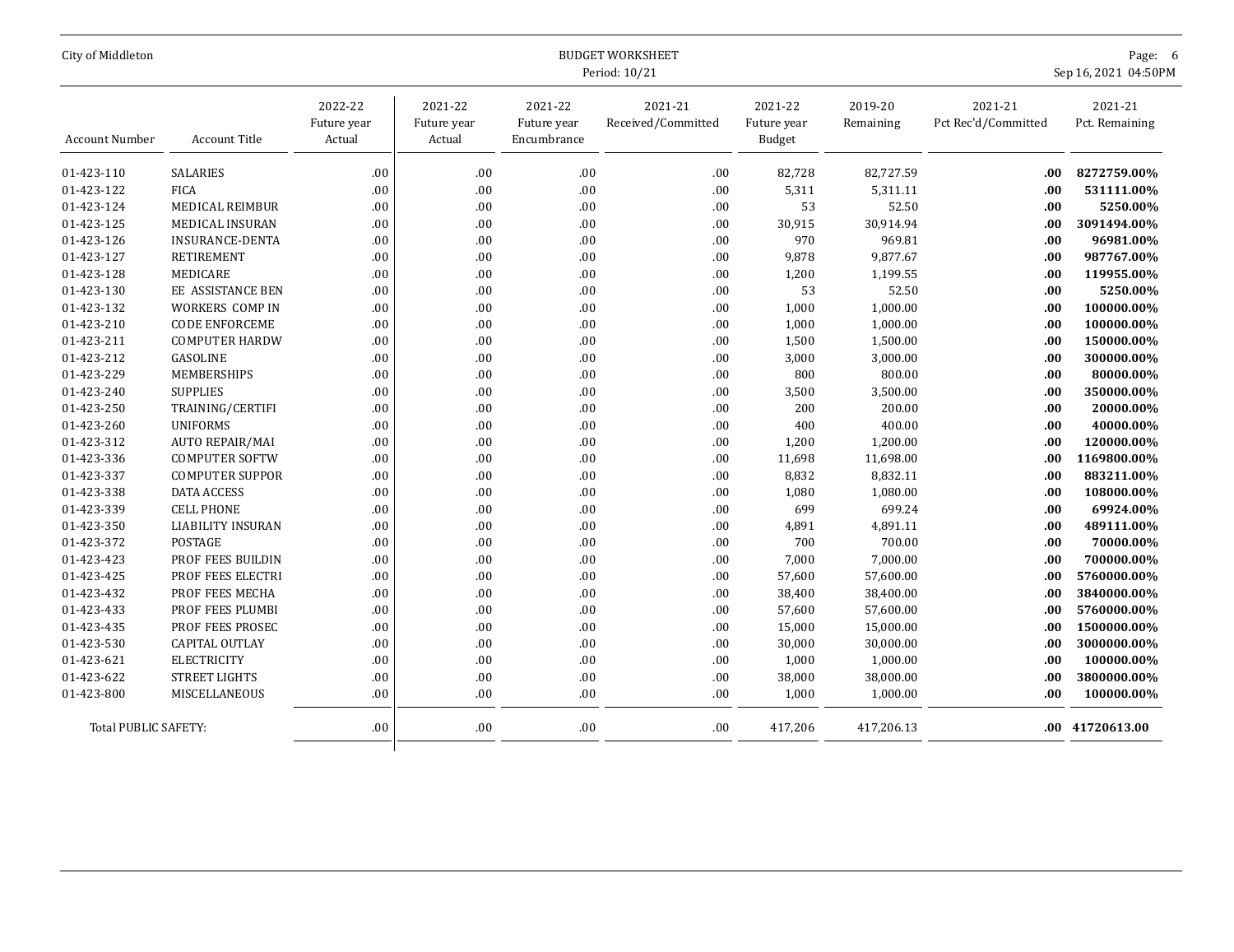| City of Middleton |                         | <b>BUDGET WORKSHEET</b><br>Period: 10/21 |                                  |                                       |                               |                                  |                      |                                |                           |  |
|-------------------|-------------------------|------------------------------------------|----------------------------------|---------------------------------------|-------------------------------|----------------------------------|----------------------|--------------------------------|---------------------------|--|
| Account Number    | <b>Account Title</b>    | 2022-22<br>Future year<br>Actual         | 2021-22<br>Future year<br>Actual | 2021-22<br>Future year<br>Encumbrance | 2021-21<br>Received/Committed | 2021-22<br>Future year<br>Budget | 2019-20<br>Remaining | 2021-21<br>Pct Rec'd/Committed | 2021-21<br>Pct. Remaining |  |
| 01-424-240        | <b>SUPPLIES</b>         | .00                                      | .00                              | .00.                                  | .00                           | 2,500                            | 2,500.00             | .00                            | 250000.00%                |  |
| 01-424-321        | <b>BUILDING REPAIRS</b> | .00                                      | .00                              | .00.                                  | .00                           | 10,000                           | 10,000.00            | .00                            | 1000000.00%               |  |
| 01-424-322        | <b>BUILDING SECURIT</b> | .00                                      | .00                              | .00.                                  | .00                           | 420                              | 420.00               | .00                            | 42000.00%                 |  |
| 01-424-327        | <b>CLEANING SERVICE</b> | .00                                      | .00                              | .00.                                  | .00                           | 8,000                            | 8,000.00             | .00                            | 800000.00%                |  |
| 01-424-350        | LIABILITY INSURAN       | .00                                      | .00                              | .00.                                  | .00                           | 4,891                            | 4,891.11             | .00                            | 489111.00%                |  |
| 01-424-351        | MAINTENANCE             | .00                                      | .00                              | .00.                                  | .00                           | 5,750                            | 5,750.00             | .00                            | 575000.00%                |  |
| 01-424-381        | <b>WATER USAGE</b>      | .00                                      | .00                              | .00.                                  | .00                           | 5,000                            | 5,000.00             | .00                            | 500000.00%                |  |
| 01-424-383        | <b>BUILDING TELEPHO</b> | .00                                      | .00                              | .00.                                  | .00                           | 150                              | 150.00               | .00                            | 15000.00%                 |  |
| 01-424-530        | <b>CAPITAL OUTLAY</b>   | .00                                      | .00                              | .00.                                  | .00                           | 92,427                           | 92,427.00            | .00                            | 9242700.00%               |  |
| 01-424-620        | NATURAL GAS             | .00                                      | .00                              | .00.                                  | .00                           | 3,500                            | 3,500.00             | .00                            | 350000.00%                |  |
| 01-424-621        | <b>ELECTRICITY</b>      | .00                                      | .00                              | .00.                                  | .00                           | 8,500                            | 8,500.00             | .00                            | 850000.00%                |  |
| 01-424-800        | MISCELLANEOUS           | .00                                      | .00.                             | .00.                                  | .00                           | 600                              | 600.00               | .00.                           | 60000.00%                 |  |
| Total BUILDING:   |                         | .00                                      | .00.                             | .00.                                  | .00                           | 141,738                          | 141,738.11           |                                | .00 14173811.00           |  |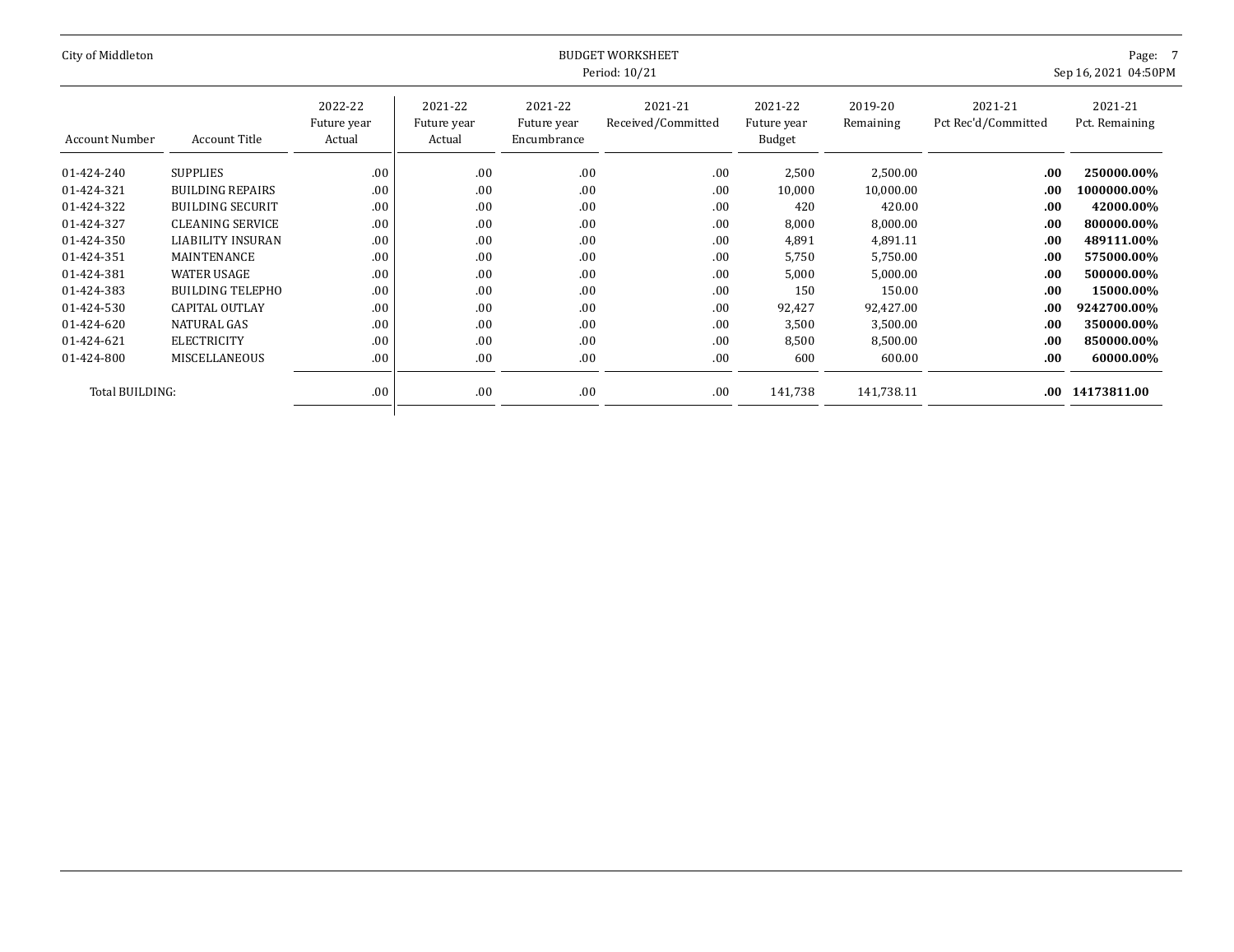| City of Middleton     |                          |                                  |                                  | Page: 8<br>Sep 16, 2021 04:50PM       |                               |                                         |                      |                                |                           |
|-----------------------|--------------------------|----------------------------------|----------------------------------|---------------------------------------|-------------------------------|-----------------------------------------|----------------------|--------------------------------|---------------------------|
| <b>Account Number</b> | <b>Account Title</b>     | 2022-22<br>Future year<br>Actual | 2021-22<br>Future year<br>Actual | 2021-22<br>Future year<br>Encumbrance | 2021-21<br>Received/Committed | 2021-22<br>Future year<br><b>Budget</b> | 2019-20<br>Remaining | 2021-21<br>Pct Rec'd/Committed | 2021-21<br>Pct. Remaining |
| 01-538-110            | <b>SALARIES</b>          | .00                              | .00                              | .00                                   | .00                           | 52,970                                  | 52,970.40            | .00.                           | 5297040.00%               |
| 01-538-120            | ANNUAL PHYSICAL          | .00                              | .00                              | .00                                   | .00                           | 100                                     | 100.00               | .00                            | 10000.00%                 |
| 01-538-122            | <b>FICA</b>              | .00                              | .00                              | .00                                   | .00                           | 3,401                                   | 3,400.70             | .00.                           | 340070.00%                |
| 01-538-124            | MEDICAL REIMBUR          | .00                              | .00                              | .00                                   | .00                           | 42                                      | 42.00                | .00                            | 4200.00%                  |
| 01-538-125            | INSURANCE-MEDIC          | .00                              | .00                              | .00                                   | .00                           | 32,230                                  | 32,230.32            | .00                            | 3223032.00%               |
| 01-538-126            | <b>INSURANCE-DENTA</b>   | .00                              | .00.                             | .00                                   | .00                           | 792                                     | 792.48               | .00                            | 79248.00%                 |
| 01-538-127            | RETIREMENT               | .00.                             | .00                              | .00                                   | .00                           | 5,455                                   | 5,455.43             | .00                            | 545543.00%                |
| 01-538-128            | MEDICARE                 | .00                              | .00                              | .00                                   | .00                           | 768                                     | 768.07               | .00                            | 76807.00%                 |
| 01-538-130            | EE ASSISTANCE BEN        | .00                              | .00                              | .00                                   | .00                           | 42                                      | 42.00                | .00                            | 4200.00%                  |
| 01-538-132            | <b>WORKERS COMP</b>      | .00                              | .00                              | .00                                   | .00                           | 2,423                                   | 2,422.81             | .00                            | 242281.00%                |
| 01-538-212            | GASOLINE                 | .00                              | .00.                             | .00                                   | .00                           | 5,000                                   | 5,000.00             | .00                            | 500000.00%                |
| 01-538-240            | <b>SUPPLIES</b>          | .00                              | .00                              | .00                                   | .00                           | 4,500                                   | 4,500.00             | .00.                           | 450000.00%                |
| 01-538-260            | <b>UNIFORMS</b>          | .00                              | .00                              | .00                                   | .00                           | 300                                     | 300.00               | .00                            | 30000.00%                 |
| 01-538-301            | PUBLICATION OF LE        | .00                              | .00                              | .00                                   | .00                           | 300                                     | 300.00               | .00                            | 30000.00%                 |
| 01-538-310            | <b>AUTO REPAIR/MAI</b>   | .00                              | .00                              | .00                                   | .00                           | 1,000                                   | 1,000.00             | .00                            | 100000.00%                |
| 01-538-312            | <b>BILLING SERVICE</b>   | .00                              | .00.                             | .00                                   | .00                           | 5,500                                   | 5,500.00             | .00                            | 550000.00%                |
| 01-538-337            | <b>COMPUTER SUPPOR</b>   | .00                              | .00                              | .00                                   | .00                           | 8,832                                   | 8,832.11             | .00                            | 883211.00%                |
| 01-538-338            | DATA ACCESS              | .00                              | .00                              | .00                                   | .00                           | 1,080                                   | 1,080.00             | .00.                           | 108000.00%                |
| 01-538-339            | <b>CELL PHONE</b>        | .00                              | .00                              | .00                                   | .00                           | 441                                     | 441.12               | .00                            | 44112.00%                 |
| 01-538-343            | <b>EQUIPMENT RENTA</b>   | .00                              | .00                              | .00                                   | .00                           | 1,000                                   | 1,000.00             | .00                            | 100000.00%                |
| 01-538-344            | EQUIPMENT REPAI          | .00                              | .00                              | .00                                   | .00                           | 3,000                                   | 3,000.00             | .00                            | 300000.00%                |
| 01-538-350            | <b>LIABILITY INSURAN</b> | .00                              | .00                              | .00                                   | .00                           | 4,891                                   | 4,891.11             | .00.                           | 489111.00%                |
| 01-538-351            | MAINTENANCE              | .00                              | .00                              | .00                                   | .00                           | 18,100                                  | 18,100.00            | .00                            | 1810000.00%               |
| 01-538-352            | MINOR EQUIPMENT          | .00                              | .00                              | .00                                   | .00                           | 2,000                                   | 2,000.00             | .00                            | 200000.00%                |
| 01-538-371            | <b>LEASE PAYMENTS</b>    | .00.                             | .00                              | .00                                   | .00                           | 2,350                                   | 2,350.00             | .00                            | 235000.00%                |
| 01-538-372            | POSTAGE                  | .00                              | .00                              | .00                                   | .00                           | 450                                     | 450.00               | .00                            | 45000.00%                 |
| 01-538-381            | <b>WATER USAGE</b>       | .00                              | .00                              | .00                                   | .00                           | 8,400                                   | 8,400.00             | .00                            | 840000.00%                |
| 01-538-422            | PROF FEES AUDITO         | .00                              | .00                              | .00                                   | .00                           | 1,447                                   | 1,447.20             | .00                            | 144720.00%                |
| 01-538-430            | PROF FEES ENGINE         | .00.                             | .00                              | .00                                   | .00                           | 15,000                                  | 15,000.00            | .00.                           | 1500000.00%               |
| 01-538-437            | PROFESSIONAL SER         | .00.                             | .00                              | .00                                   | .00                           | 1,000                                   | 1,000.00             | .00                            | 100000.00%                |
| 01-538-440            | SURVEYING                | .00                              | .00                              | .00                                   | .00                           | 7,800                                   | 7,800.00             | .00                            | 780000.00%                |
| 01-538-530            | <b>CAPITAL OUTLAY</b>    | .00                              | .00                              | .00                                   | .00                           | 61,700                                  | 61,700.00            | .00                            | 6170000.00%               |
| 01-538-531            | <b>IMPACT FEE ELIGIB</b> | .00                              | .00                              | .00                                   | .00                           | 157,500                                 | 157,500.00           | .00.                           | 15750000.00               |
| 01-538-621            | <b>ELECTRICITY</b>       | .00                              | .00                              | .00                                   | .00                           | 5,700                                   | 5,700.00             | .00                            | 570000.00%                |
| 01-538-623            | <b>PROPANE</b>           | .00                              | .00                              | .00                                   | .00                           | 3,000                                   | 3,000.00             | .00                            | 300000.00%                |
| 01-538-800            | MISCELLANEOUS            | .00                              | .00                              | .00                                   | .00                           | 2,500                                   | 2,500.00             | .00.                           | 250000.00%                |
|                       |                          |                                  |                                  |                                       |                               |                                         |                      |                                |                           |
| <b>Total PARKS:</b>   |                          | .00                              | .00                              | .00                                   | .00                           | 421,016                                 | 421,015.75           |                                | .00 42101575.00           |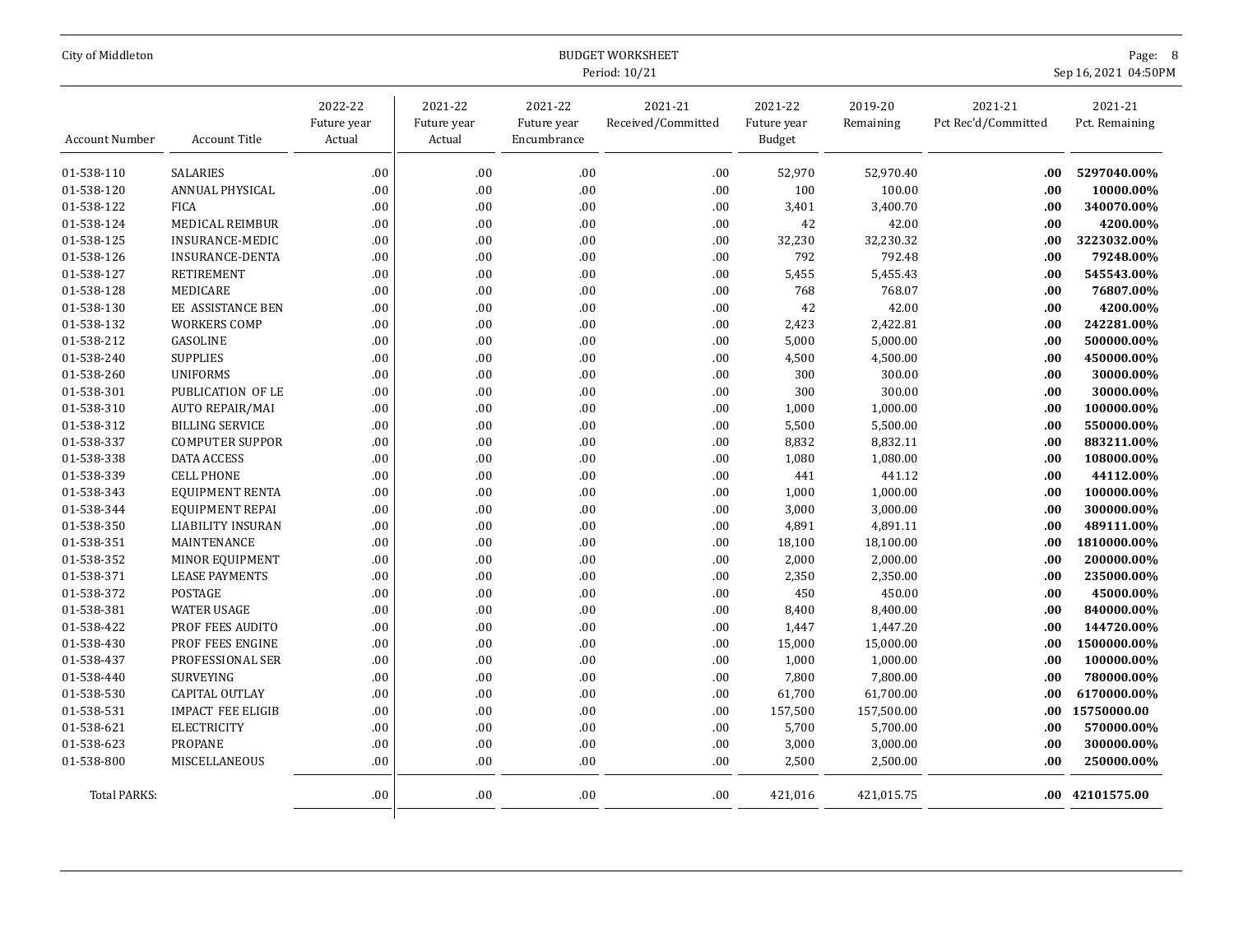| City of Middleton       |                                    | <b>BUDGET WORKSHEET</b><br>Period: 10/21<br>Sep 16, 2021 04:50PM |                                  |                                       |                               |                                  |                      |                                |                           |  |
|-------------------------|------------------------------------|------------------------------------------------------------------|----------------------------------|---------------------------------------|-------------------------------|----------------------------------|----------------------|--------------------------------|---------------------------|--|
| <b>Account Number</b>   | Account Title                      | 2022-22<br>Future year<br>Actual                                 | 2021-22<br>Future year<br>Actual | 2021-22<br>Future year<br>Encumbrance | 2021-21<br>Received/Committed | 2021-22<br>Future year<br>Budget | 2019-20<br>Remaining | 2021-21<br>Pct Rec'd/Committed | 2021-21<br>Pct. Remaining |  |
| 01-590-991              | TRANSFER OUT                       | .00                                                              | .00                              | .00.                                  | .00                           | 257,500                          | 257,500.00           | $.00\,$                        | 25750000.00               |  |
| Total Department: 590:  |                                    | .00                                                              | .00.                             | .00.                                  | .00                           | 257,500                          | 257,500.00           |                                | .00 25750000.00           |  |
| Total Expenditure:      |                                    | .00                                                              | .00.                             | .00.                                  | .00                           | 3,888,744                        | 3,888,744.03         | $.00\,$                        | 388874403.00              |  |
|                         | <b>GENERAL FUND Revenue Total:</b> | .00                                                              | .00                              | .00.                                  | .00                           | 3,888,744                        | 3,888,744.04         | $.00\,$                        | 388874404.00              |  |
| Net Total GENERAL FUND: |                                    | .00                                                              | .00                              | .00.                                  | .00                           | .00.                             | .01                  | .00                            | 1.00%                     |  |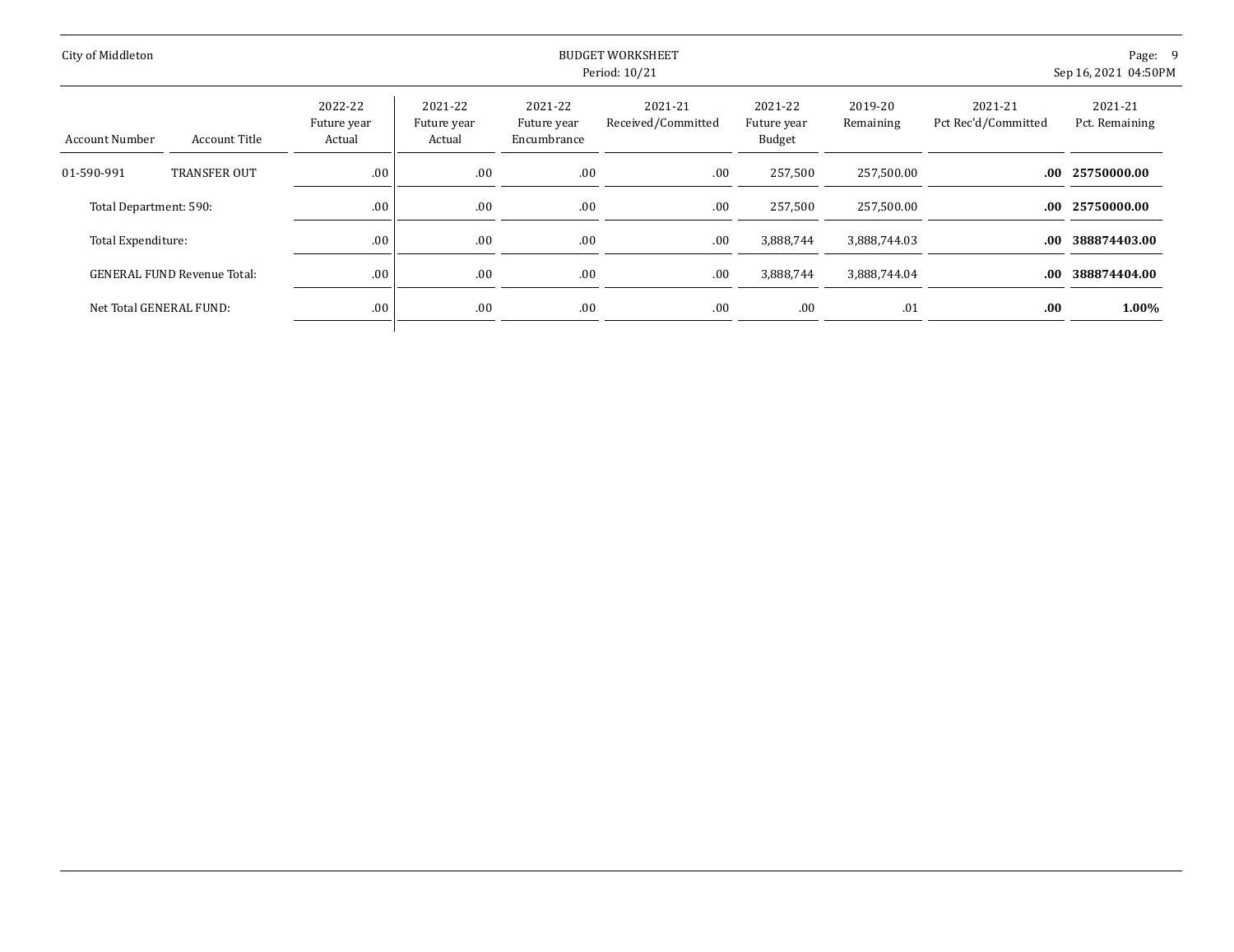| City of Middleton |                             | <b>BUDGET WORKSHEET</b><br>Period: 10/21 |                                  |                                       |                               |                                  |                      |                                |                           |  |  |
|-------------------|-----------------------------|------------------------------------------|----------------------------------|---------------------------------------|-------------------------------|----------------------------------|----------------------|--------------------------------|---------------------------|--|--|
| Account Number    | Account Title               | 2022-22<br>Future year<br>Actual         | 2021-22<br>Future year<br>Actual | 2021-22<br>Future year<br>Encumbrance | 2021-21<br>Received/Committed | 2021-22<br>Future year<br>Budget | 2019-20<br>Remaining | 2021-21<br>Pct Rec'd/Committed | 2021-21<br>Pct. Remaining |  |  |
| 02-311-402        | PROPERTY TAX COL            | .00                                      | .00                              | .00                                   | .00.                          | 1,198,584                        | 1,198,583.71         | .00.                           | 119858371.00              |  |  |
| 02-315-404        | <b>STATE REVENUE SH</b>     | .00                                      | .00                              | .00                                   | .00.                          | 342,324                          | 342,323.51           | .00.                           | 34232351.00               |  |  |
| 02-315-502        | <b>IDAHO POWER FRA</b>      | .00                                      | .00.                             | .00                                   | .00                           | 52,000                           | 52,000.00            | .00.                           | 5200000.00%               |  |  |
| 02-335-250        | <b>HIGHWAY USERS</b>        | .00                                      | .00                              | .00                                   | .00.                          | 290,567                          | 290,567.00           | .00.                           | 29056700.00               |  |  |
| 02-335-251        | HIGHWAY USERS - H           | .00                                      | .00.                             | .00                                   | .00.                          | 91,146                           | 91,145.85            | .00                            | 9114585.00%               |  |  |
| 02-338-015        | <b>COUNTY ROAD &amp; BR</b> | .00                                      | .00                              | .00                                   | .00.                          | 57,000                           | 57,000.00            | .00.                           | 5700000.00%               |  |  |
| 02-343-100        | <b>GRAVEL PIT REVEN</b>     | .00                                      | .00.                             | .00                                   | .00.                          | 142,817                          | 142,817.00           | .00.                           | 14281700.00               |  |  |
| 02-369-080        | <b>MISCELLANEOUS R</b>      | .00                                      | .00.                             | .00                                   | .00                           | 2,500                            | 2,500.00             | .00.                           | 250000.00%                |  |  |
| 02-381-700        | <b>INTEREST ON INVES</b>    | .00                                      | .00.                             | .00                                   | .00                           | 1,000                            | 1,000.00             | .00.                           | 100000.00%                |  |  |
| 02-390-991        | <b>TRANSFER IN</b>          | .00                                      | .00                              | .00                                   | .00                           | 1,387,000                        | 1,387,000.00         | $.00\,$                        | 138700000.00              |  |  |
| Total Revenue:    |                             | .00                                      | .00                              | .00                                   | .00.                          | 3,564,937                        | 3,564,937.07         | $.00\,$                        | 356493707.00              |  |  |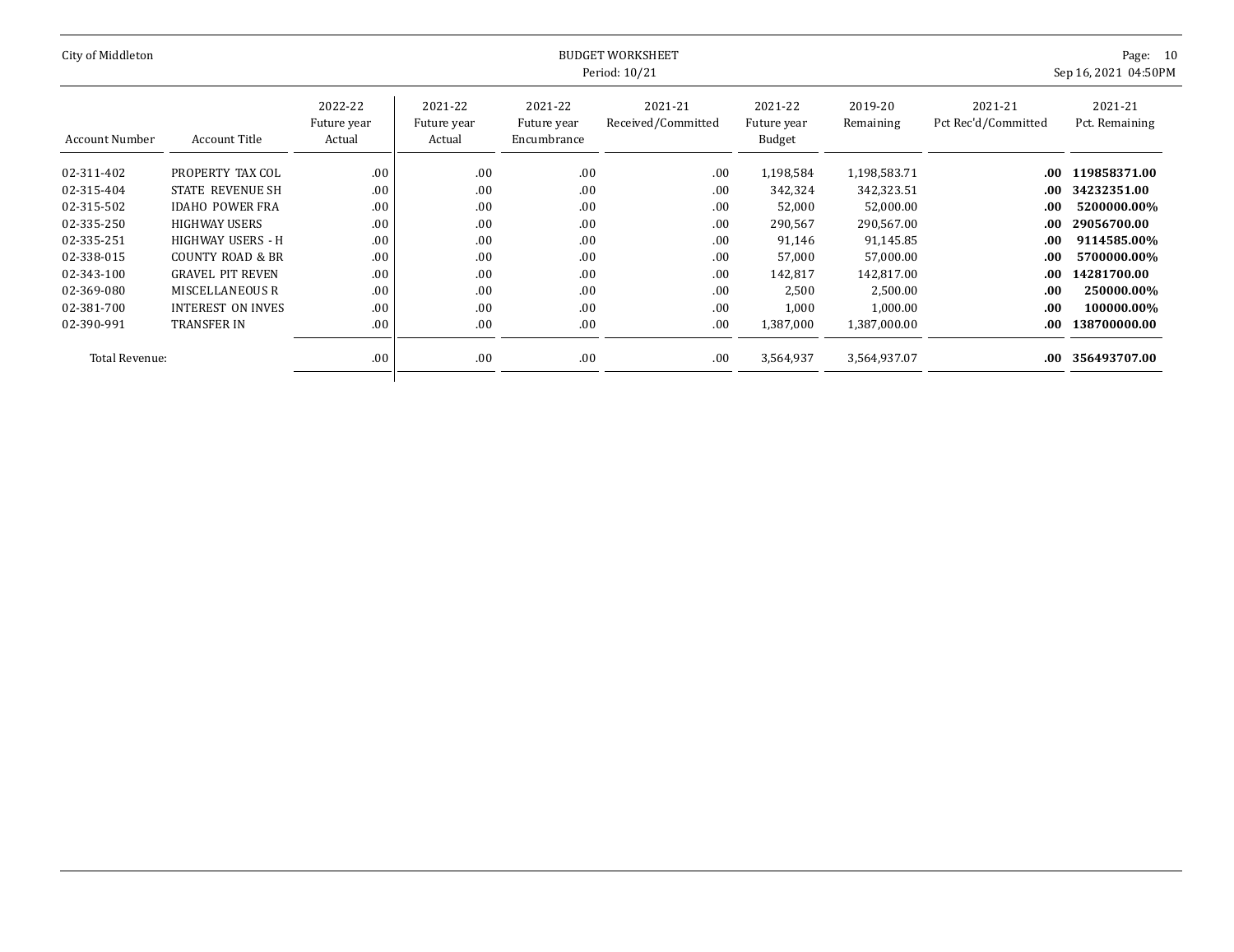| City of Middleton     |                         | <b>BUDGET WORKSHEET</b><br>Period: 10/21 |                                  |                                       |                               |                                  |                      |                                |                           |  |  |
|-----------------------|-------------------------|------------------------------------------|----------------------------------|---------------------------------------|-------------------------------|----------------------------------|----------------------|--------------------------------|---------------------------|--|--|
| <b>Account Number</b> | <b>Account Title</b>    | 2022-22<br>Future year<br>Actual         | 2021-22<br>Future year<br>Actual | 2021-22<br>Future year<br>Encumbrance | 2021-21<br>Received/Committed | 2021-22<br>Future year<br>Budget | 2019-20<br>Remaining | 2021-21<br>Pct Rec'd/Committed | 2021-21<br>Pct. Remaining |  |  |
| 02-431-110            | SALARIES                | .00                                      | .00                              | .00                                   | .00                           | 210,819                          | 210,818.65           | .00.                           | 21081865.00               |  |  |
| 02-431-120            | <b>ANNUAL PHYSICAL</b>  | .00                                      | .00                              | .00                                   | .00                           | 250                              | 250.00               | .00                            | 25000.00%                 |  |  |
| 02-431-122            | <b>FICA</b>             | .00                                      | .00                              | .00                                   | .00                           | 13,535                           | 13,534.56            | .00                            | 1353456.00%               |  |  |
| 02-431-124            | MEDICAL REIMBUR         | .00                                      | .00                              | .00                                   | .00                           | 109                              | 108.50               | .00                            | 10850.00%                 |  |  |
| 02-431-125            | INSURANCE-MEDIC         | .00                                      | .00                              | .00                                   | .00                           | 51,351                           | 51,351.38            | .00                            | 5135138.00%               |  |  |
| 02-431-126            | <b>INSURANCE-DENTA</b>  | .00                                      | .00                              | .00                                   | .00                           | 1,535                            | 1,534.85             | .00                            | 153485.00%                |  |  |
| 02-431-127            | <b>RETIREMENT</b>       | .00                                      | .00                              | .00                                   | .00                           | 24,303                           | 24,302.51            | .00                            | 2430251.00%               |  |  |
| 02-431-128            | MEDICARE                | .00                                      | .00                              | .00                                   | .00                           | 3,057                            | 3,056.87             | .00                            | 305687.00%                |  |  |
| 02-431-130            | EE ASSISTANCE BEN       | .00                                      | .00                              | .00                                   | .00                           | 151                              | 150.50               | .00                            | 15050.00%                 |  |  |
| 02-431-132            | <b>WORKERS COMP</b>     | .00                                      | .00                              | .00                                   | .00                           | 11,600                           | 11,600.00            | .00                            | 1160000.00%               |  |  |
| 02-431-133            | <b>CONTRIB TO GEN F</b> | .00                                      | .00                              | .00                                   | .00                           | 99,196                           | 99,195.64            | .00                            | 9919564.00%               |  |  |
| 02-431-211            | <b>COMPUTER HARDW</b>   | .00                                      | .00                              | .00                                   | .00                           | 3,000                            | 3,000.00             | .00                            | 300000.00%                |  |  |
| 02-431-212            | GASOLINE                | .00                                      | .00                              | .00                                   | .00                           | 21,468                           | 21,467.64            | .00                            | 2146764.00%               |  |  |
| 02-431-240            | <b>SUPPLIES</b>         | .00                                      | .00                              | .00                                   | .00                           | 4,000                            | 4,000.00             | .00                            | 400000.00%                |  |  |
| 02-431-241            | <b>SIGNAGE SUPPLIES</b> | .00                                      | .00                              | .00                                   | .00                           | 3,500                            | 3,500.00             | .00                            | 350000.00%                |  |  |
| 02-431-250            | TRAINING/CONF/C         | .00                                      | .00                              | .00                                   | .00                           | 300                              | 300.00               | .00                            | 30000.00%                 |  |  |
| 02-431-260            | <b>UNIFORMS</b>         | .00                                      | .00                              | .00                                   | .00                           | 900                              | 900.00               | .00                            | 90000.00%                 |  |  |
| 02-431-301            | PUBLICATION OF LE       | .00                                      | .00                              | .00                                   | .00                           | 1,000                            | 1,000.00             | .00                            | 100000.00%                |  |  |
| 02-431-310            | <b>AUTO REPAIR/MAI</b>  | .00                                      | .00                              | .00                                   | .00                           | 5,500                            | 5,500.00             | .00                            | 550000.00%                |  |  |
| 02-431-312            | <b>BILLING SERVICE</b>  | .00                                      | .00                              | .00                                   | .00                           | 11,000                           | 11,000.00            | .00                            | 1100000.00%               |  |  |
| 02-431-316            | <b>BRIDGE INSPECTIO</b> | .00                                      | .00                              | .00                                   | .00                           | 4,500                            | 4,500.00             | .00                            | 450000.00%                |  |  |
| 02-431-320            | <b>BUILDING MAINTE</b>  | .00                                      | .00                              | .00                                   | .00                           | 2,000                            | 2,000.00             | .00                            | 200000.00%                |  |  |
| 02-431-327            | <b>CLEANING SERVICE</b> | .00                                      | .00                              | .00                                   | .00                           | 200                              | 200.00               | .00                            | 20000.00%                 |  |  |
| 02-431-337            | <b>COMPUTER SUPPOR</b>  | .00                                      | .00                              | .00                                   | .00                           | 8,832                            | 8,832.11             | .00                            | 883211.00%                |  |  |
| 02-431-338            | DATA ACCESS             | .00                                      | .00                              | .00                                   | .00                           | 2,280                            | 2,280.00             | .00                            | 228000.00%                |  |  |
| 02-431-339            | <b>CELL PHONE</b>       | .00                                      | .00                              | .00.                                  | .00                           | 2,890                            | 2,890.08             | .00                            | 289008.00%                |  |  |
| 02-431-344            | <b>EQUIPMENT REPAI</b>  | .00                                      | .00                              | .00                                   | .00                           | 73,601                           | 73,601.00            | .00                            | 7360100.00%               |  |  |
| 02-431-350            | LIABILITY INSURAN       | .00                                      | .00                              | .00                                   | .00                           | 4,891                            | 4,891.11             | .00                            | 489111.00%                |  |  |
| 02-431-351            | MAINTENANCE             | .00                                      | .00                              | .00                                   | .00                           | 415,000                          | 415,000.00           | $.00\,$                        | 41500000.00               |  |  |
| 02-431-352            | MINOR EQUIPMENT         | .00                                      | .00                              | .00                                   | .00                           | 2,848                            | 2,848.38             | .00                            | 284838.00%                |  |  |
| 02-431-363            | OFFICE EQUIPMENT        | .00                                      | .00                              | .00                                   | .00                           | 1,585                            | 1,584.74             | .00                            | 158474.00%                |  |  |
| 02-431-371            | <b>LEASE PAYMENTS</b>   | .00                                      | .00                              | .00                                   | .00                           | 2,338                            | 2,337.70             | .00                            | 233770.00%                |  |  |
| 02-431-372            | POSTAGE                 | .00                                      | .00                              | .00                                   | .00                           | 600                              | 600.00               | .00                            | 60000.00%                 |  |  |
| 02-431-381            | <b>WATER USAGE</b>      | .00                                      | .00                              | .00                                   | .00                           | 1,600                            | 1,600.00             | .00                            | 160000.00%                |  |  |
| 02-431-384            | <b>SOLID WASTE DISP</b> | .00                                      | .00                              | .00                                   | .00                           | 1,541                            | 1,540.85             | .00                            | 154085.00%                |  |  |
| 02-431-401            | DATA COLLECT/MA         | .00                                      | .00                              | .00                                   | .00                           | 2,000                            | 2,000.00             | .00                            | 200000.00%                |  |  |
| 02-431-420            | PROF FEES ATTORN        | .00                                      | .00                              | .00                                   | .00                           | 1,000                            | 1,000.00             | .00                            | 100000.00%                |  |  |
| 02-431-422            | PROF FEES AUDITO        | .00                                      | .00                              | .00                                   | .00                           | 1,608                            | 1,608.00             | .00                            | 160800.00%                |  |  |
| 02-431-424            | PROF FEES LITIGATI      | .00                                      | .00                              | .00                                   | .00                           | 100,000                          | 100,000.00           |                                | .00 10000000.00           |  |  |
| 02-431-430            | PROF FEES ENGINE        | .00                                      | .00                              | .00                                   | .00                           | 222,510                          | 222,510.00           | .00.                           | 22251000.00               |  |  |
| 02-431-440            | SURVEYING               | .00 <sub>1</sub>                         | .00                              | .00.                                  | .00                           | 5,000                            | 5,000.00             | .00.                           | 500000.00%                |  |  |
|                       |                         |                                          |                                  |                                       |                               |                                  |                      |                                |                           |  |  |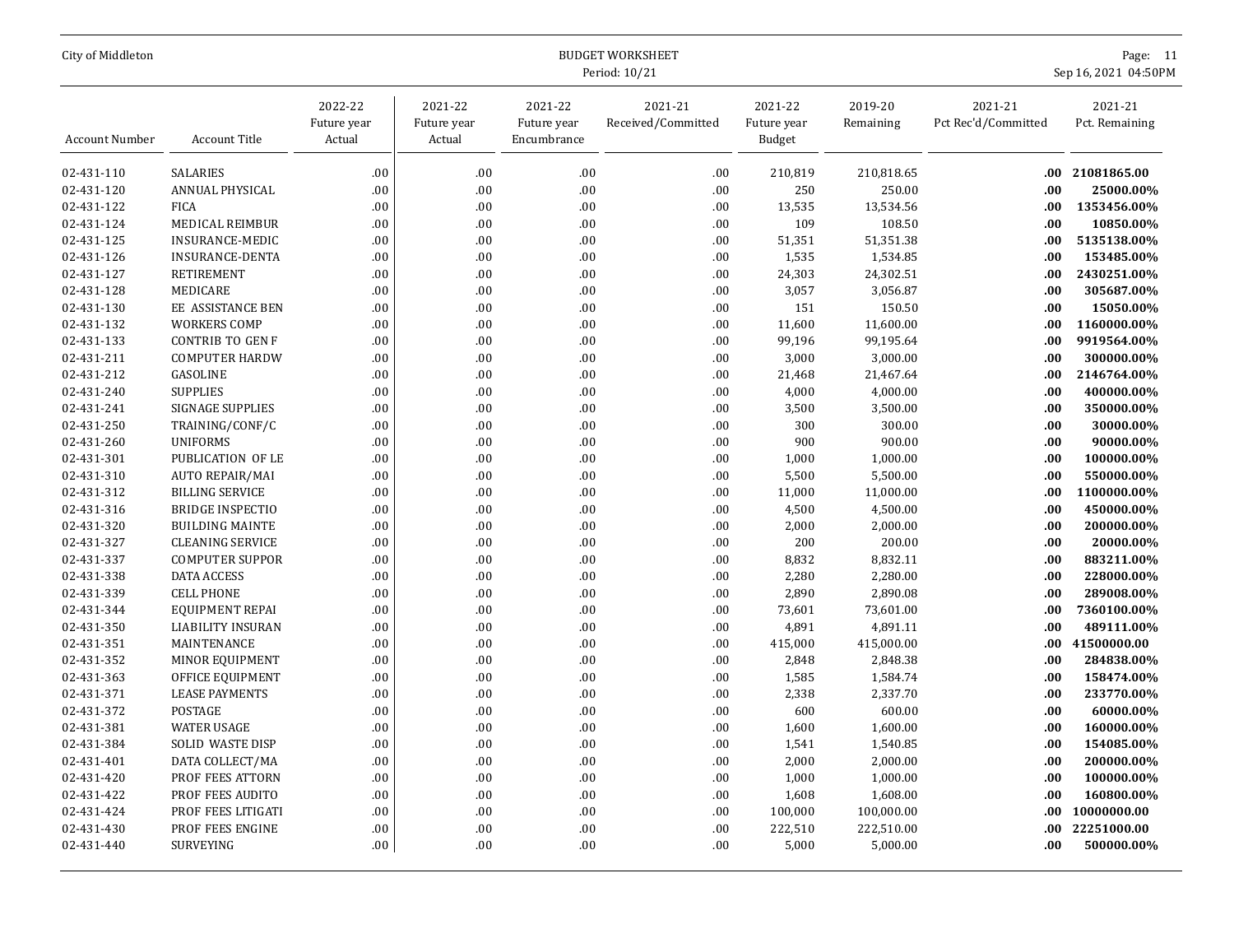| City of Middleton                                                                            |                                                                                                          | <b>BUDGET WORKSHEET</b><br>Sep 16, 2021 04:50PM<br>Period: 10/21 |                                         |                                        |                                            |                                                              |                                                                                |                                               |                                                                                       |  |  |
|----------------------------------------------------------------------------------------------|----------------------------------------------------------------------------------------------------------|------------------------------------------------------------------|-----------------------------------------|----------------------------------------|--------------------------------------------|--------------------------------------------------------------|--------------------------------------------------------------------------------|-----------------------------------------------|---------------------------------------------------------------------------------------|--|--|
| Account Number                                                                               | <b>Account Title</b>                                                                                     | 2022-22<br>Future year<br>Actual                                 | 2021-22<br>Future year<br>Actual        | 2021-22<br>Future year<br>Encumbrance  | 2021-21<br>Received/Committed              | 2021-22<br>Future year<br>Budget                             | 2019-20<br>Remaining                                                           | 2021-21<br>Pct Rec'd/Committed                | 2021-21<br>Pct. Remaining                                                             |  |  |
| 02-431-530<br>02-431-531<br>02-431-540<br>02-431-623<br>02-431-800<br>Total Department: 431: | <b>CAPITAL OUTLAY</b><br><b>IMPACT FEE ELIGIB</b><br><b>LAND ACQUISITION</b><br>PROPANE<br>MISCELLANEOUS | .00<br>.00<br>.00<br>.00<br>.00<br>.00                           | .00.<br>.00<br>.00<br>.00<br>.00<br>.00 | .00<br>.00<br>.00<br>.00<br>.00<br>.00 | .00.<br>.00.<br>.00.<br>.00<br>.00.<br>.00 | 744,200<br>700,000<br>790,842<br>5,500<br>1,000<br>3,564,937 | 744,200.00<br>700,000.00<br>790,842.00<br>5,500.00<br>1,000.00<br>3,564,937.07 | .00.<br>.00<br>.00.<br>.00.<br>.00<br>$.00\,$ | 74420000.00<br>70000000.00<br>79084200.00<br>550000.00%<br>100000.00%<br>356493707.00 |  |  |
| Total Expenditure:                                                                           | STREETS & ALLEYS FUND Revenue Total:                                                                     | .00<br>.00                                                       | .00.<br>.00                             | .00<br>.00                             | .00.<br>.00.                               | 3,564,937<br>3,564,937                                       | 3,564,937.07<br>3,564,937.07                                                   | $.00\,$                                       | .00 356493707.00<br>356493707.00                                                      |  |  |
|                                                                                              | Net Total STREETS & ALLEYS FUND:                                                                         | .00                                                              | .00                                     | .00                                    | .00                                        | .00                                                          | .00                                                                            | .00                                           | .00                                                                                   |  |  |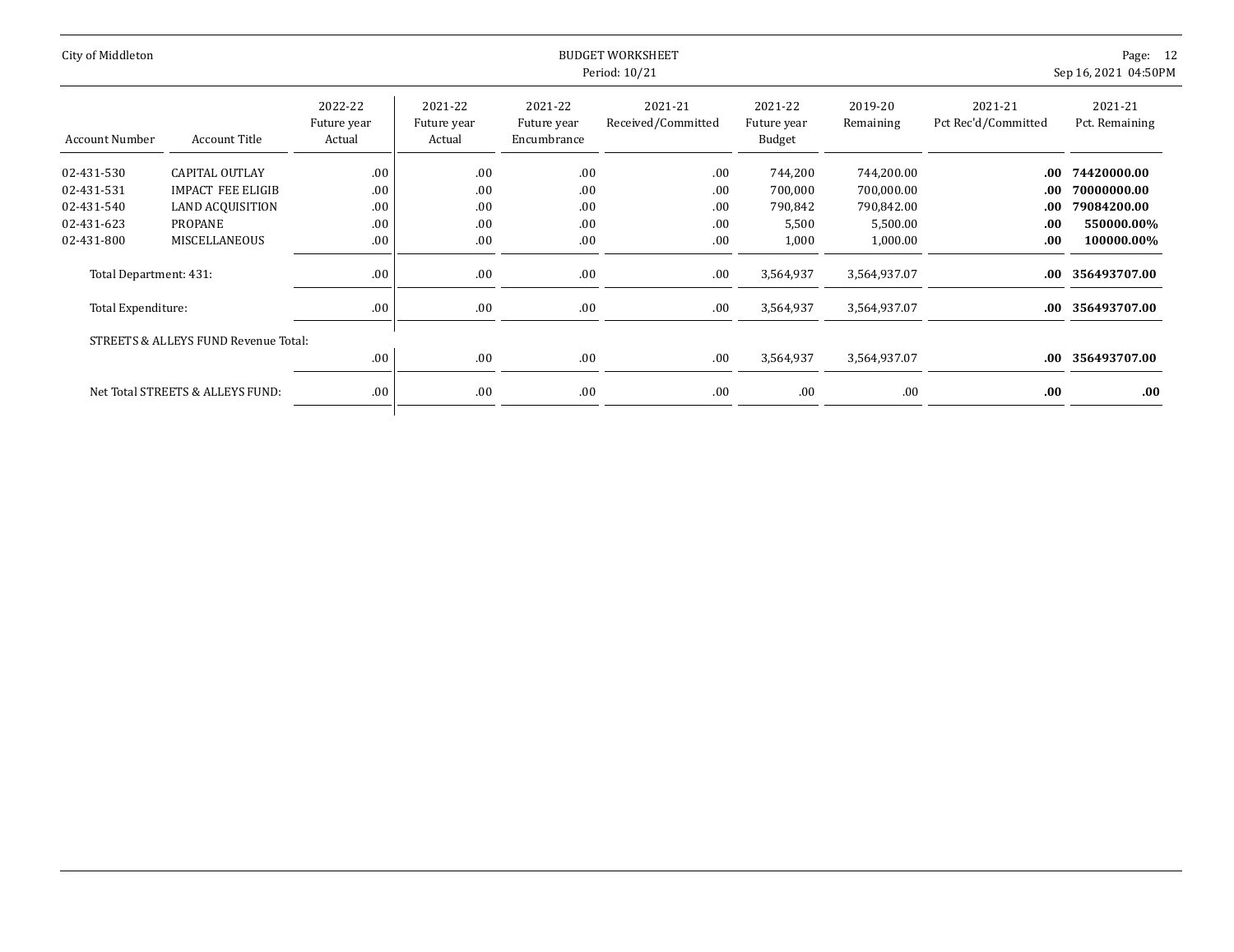| City of Middleton                      |                                                                 |                                  |                                  | Page: 13<br>Sep 16, 2021 04:50PM      |                               |                                         |                                  |                                |                                        |
|----------------------------------------|-----------------------------------------------------------------|----------------------------------|----------------------------------|---------------------------------------|-------------------------------|-----------------------------------------|----------------------------------|--------------------------------|----------------------------------------|
| Account Number                         | Account Title                                                   | 2022-22<br>Future year<br>Actual | 2021-22<br>Future year<br>Actual | 2021-22<br>Future year<br>Encumbrance | 2021-21<br>Received/Committed | 2021-22<br>Future year<br><b>Budget</b> | 2019-20<br>Remaining             | 2021-21<br>Pct Rec'd/Committed | 2021-21<br>Pct. Remaining              |
| 30-346-500<br>30-369-080<br>30-381-700 | <b>GARBAGE COLLECTI</b><br>MISCELLANEOUS R<br>INTEREST ON INVES | .00<br>.00<br>.00                | .00<br>.00<br>.00.               | .00<br>.00<br>.00                     | .00.<br>.00.<br>.00.          | 625,874<br>14,000<br>50                 | 625.874.00<br>14.000.39<br>50.00 | $.00\,$<br>.00.<br>.00.        | 62587400.00<br>1400039.00%<br>5000.00% |
| Total Revenue:                         |                                                                 | .00                              | .00                              | .00                                   | .00.                          | 639,924                                 | 639,924.39                       | $.00\,$                        | 63992439.00                            |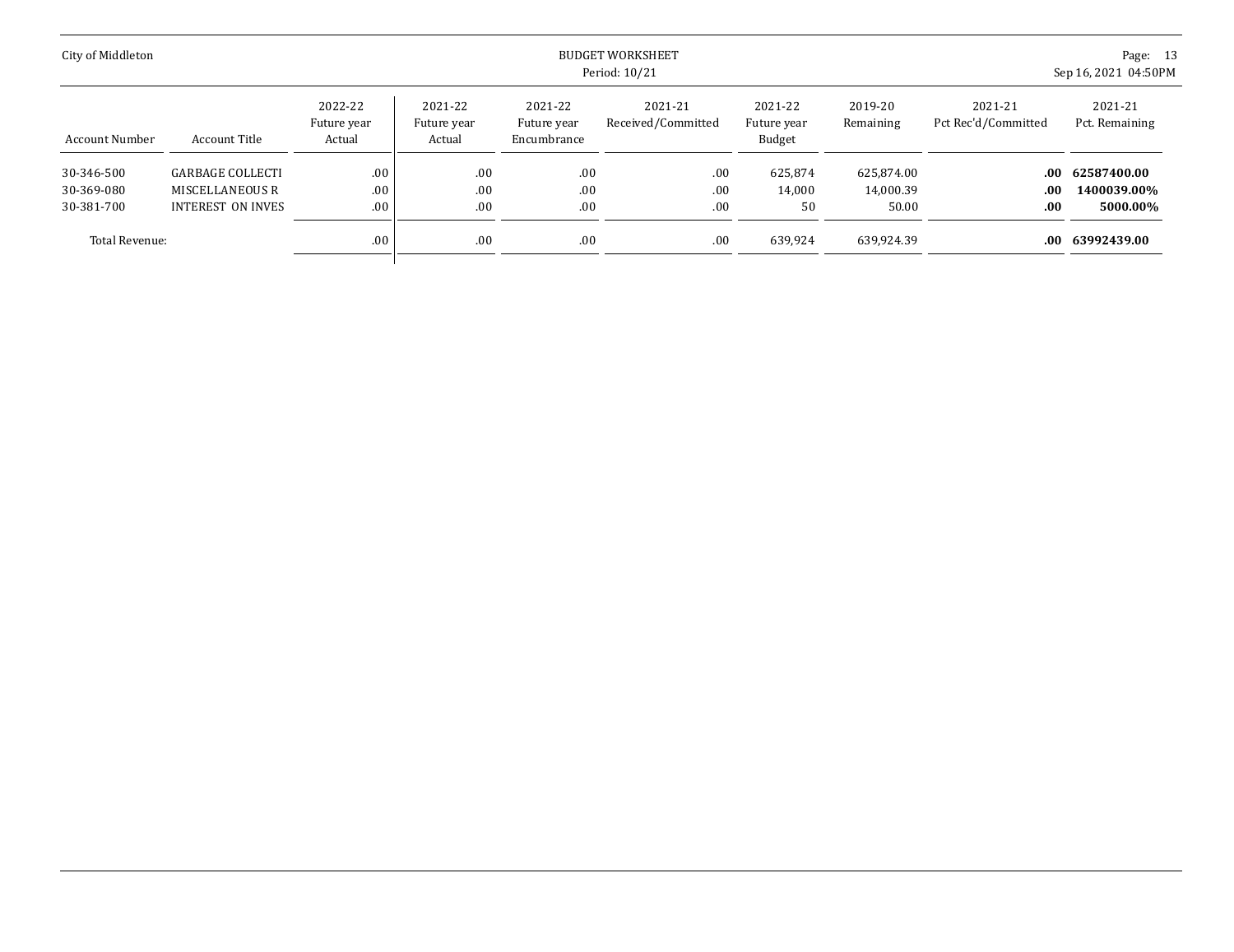| Page: 14<br>Sep 16, 2021 04:50PM |                                | <b>BUDGET WORKSHEET</b><br>Period: 10/21 |                                  |                               |                                       |                                  |                                  |                                    |                         |  |  |
|----------------------------------|--------------------------------|------------------------------------------|----------------------------------|-------------------------------|---------------------------------------|----------------------------------|----------------------------------|------------------------------------|-------------------------|--|--|
| 2021-21<br>Pct. Remaining        | 2021-21<br>Pct Rec'd/Committed | 2019-20<br>Remaining                     | 2021-22<br>Future year<br>Budget | 2021-21<br>Received/Committed | 2021-22<br>Future year<br>Encumbrance | 2021-22<br>Future year<br>Actual | 2022-22<br>Future year<br>Actual | Account Title                      | <b>Account Number</b>   |  |  |
| 1927428.00%                      | .00.                           | 19,274.28                                | 19,274                           | .00                           | .00                                   | .00                              | .00                              | <b>CONTRIB GEN FUND</b>            | 30-433-133              |  |  |
| 60000000.00                      | .00.                           | 600,000.00                               | 600,000                          | .00                           | .00                                   | .00                              | .00                              | <b>FRANCHISE PAYABL</b>            | 30-433-200              |  |  |
| 23000.00%                        | .00.                           | 230.00                                   | 230                              | .00                           | .00                                   | .00                              | .00                              | <b>SUPPLIES</b>                    | 30-433-240              |  |  |
| 770000.00%                       | .00                            | 7,700.00                                 | 7,700                            | .00                           | .00                                   | .00                              | .00                              | <b>BILLING SERVICE</b>             | 30-433-312              |  |  |
| 883211.00%                       | .00                            | 8,832.11                                 | 8,832                            | .00                           | .00                                   | .00                              | .00                              | <b>COMPUTER SUPPOR</b>             | 30-433-337              |  |  |
| 108000.00%                       | .00                            | 1.080.00                                 | 1,080                            | .00                           | .00                                   | .00                              | .00                              | <b>DATA ACCESS</b>                 | 30-433-338              |  |  |
| 100000.00%                       | .00                            | 1,000.00                                 | 1,000                            | .00                           | .00                                   | .00                              | .00                              | <b>POSTAGE</b>                     | 30-433-372              |  |  |
| 160800.00%                       | .00                            | 1,608.00                                 | 1,608                            | .00                           | .00                                   | .00                              | .00.                             | <b>PROF FEES AUDITO</b>            | 30-433-422              |  |  |
| 20000.00%                        | .00                            | 200.00                                   | 200                              | .00                           | .00                                   | .00                              | .00                              | MISCELLANEOUS                      | 30-433-800              |  |  |
| .00 63992439.00                  |                                | 639,924.39                               | 639,924                          | .00                           | .00                                   | .00                              | .00                              |                                    | Total Department: 433:  |  |  |
| .00 63992439.00                  |                                | 639,924.39                               | 639,924                          | .00                           | .00                                   | .00                              | .00                              |                                    | Total Expenditure:      |  |  |
| .00 63992439.00                  |                                | 639,924.39                               | 639,924                          | .00                           | .00                                   | .00                              | .00                              | <b>GARBAGE FUND Revenue Total:</b> |                         |  |  |
| .00.                             | .00                            | .00.                                     | .00                              | .00                           | .00                                   | .00                              | .00                              |                                    | Net Total GARBAGE FUND: |  |  |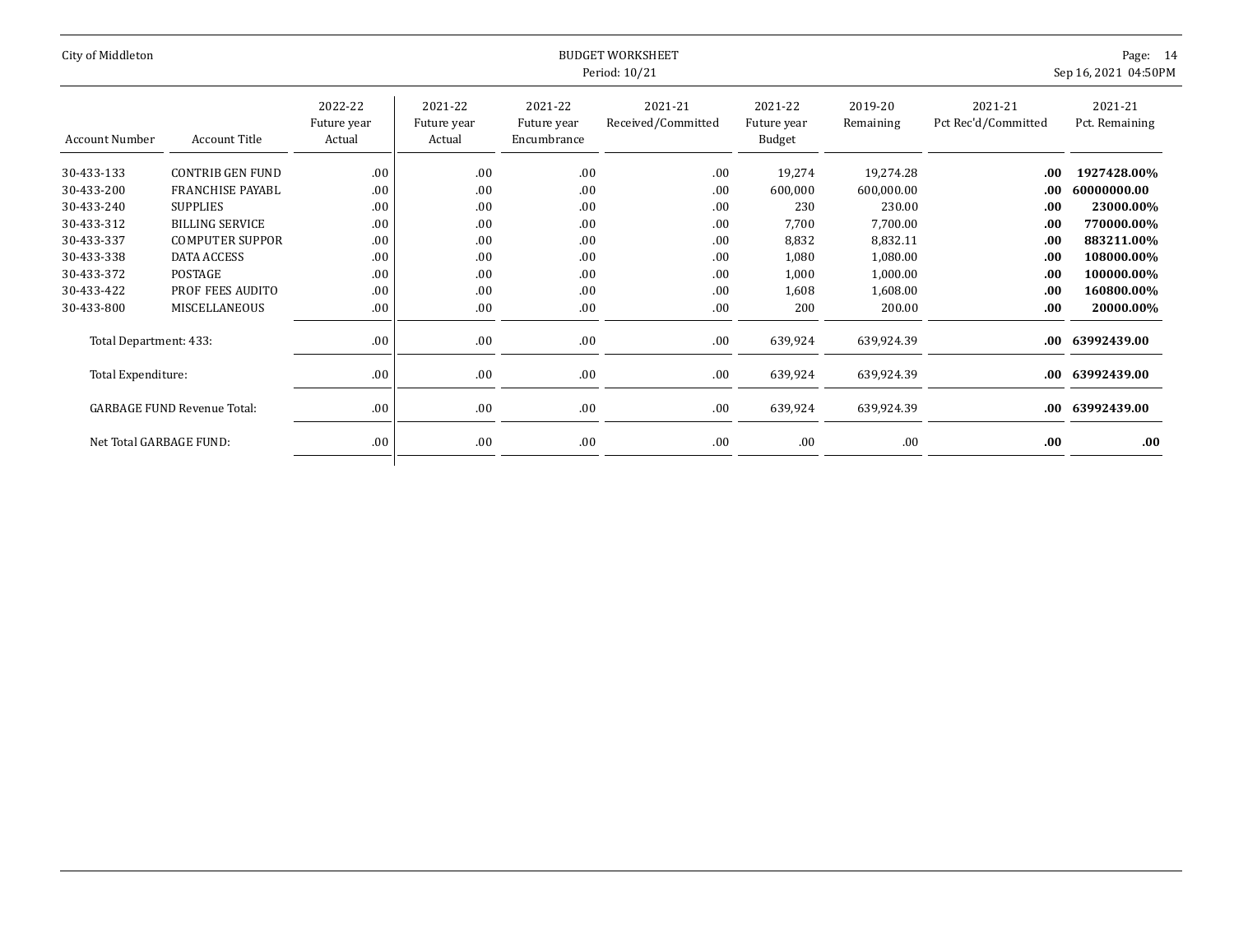| City of Middleton     |                         | <b>BUDGET WORKSHEET</b><br>Period: 10/21 |                                  |                                       |                               |                                  |                      |                                |                           |  |  |
|-----------------------|-------------------------|------------------------------------------|----------------------------------|---------------------------------------|-------------------------------|----------------------------------|----------------------|--------------------------------|---------------------------|--|--|
| <b>Account Number</b> | Account Title           | 2022-22<br>Future year<br>Actual         | 2021-22<br>Future year<br>Actual | 2021-22<br>Future year<br>Encumbrance | 2021-21<br>Received/Committed | 2021-22<br>Future year<br>Budget | 2019-20<br>Remaining | 2021-21<br>Pct Rec'd/Committed | 2021-21<br>Pct. Remaining |  |  |
| 60-346-001            | <b>AFTER HOUR FEE -</b> | .00                                      | .00                              | .00                                   | .00.                          | 3,000                            | 3,000.00             | .00                            | 300000.00%                |  |  |
| 60-346-301            | <b>LATE FEES</b>        | .00                                      | .00.                             | .00                                   | .00                           | 20,000                           | 20,000.00            | .00                            | 2000000.00%               |  |  |
| 60-346-805            | WATER COLLECTIO         | .00                                      | .00.                             | .00                                   | .00.                          | 870,000                          | 870,000.00           | .00.                           | 87000000.00               |  |  |
| 60-346-806            | WATER HOOKUPS           | .00                                      | .00                              | .00                                   | .00.                          | 773,399                          | 773,398.50           | .00.                           | 77339850.00               |  |  |
| 60-369-080            | MISCELLANEOUS R         | .00                                      | .00                              | .00                                   | .00                           | 2,000                            | 2,000.00             | .00.                           | 200000.00%                |  |  |
| 60-373-153            | INSPECTIONS-WATE        | .00                                      | .00                              | .00                                   | .00                           | 2,500                            | 2.500.00             | .00.                           | 250000.00%                |  |  |
| 60-380-203            | <b>RENT</b>             | .00                                      | .00.                             | .00                                   | .00.                          | 10,283                           | 10,282.56            | .00.                           | 1028256.00%               |  |  |
| Total Revenue:        |                         | .00                                      | .00                              | .00                                   | .00.                          | 1,681,181                        | 1,681,181.06         | $.00\,$                        | 168118106.00              |  |  |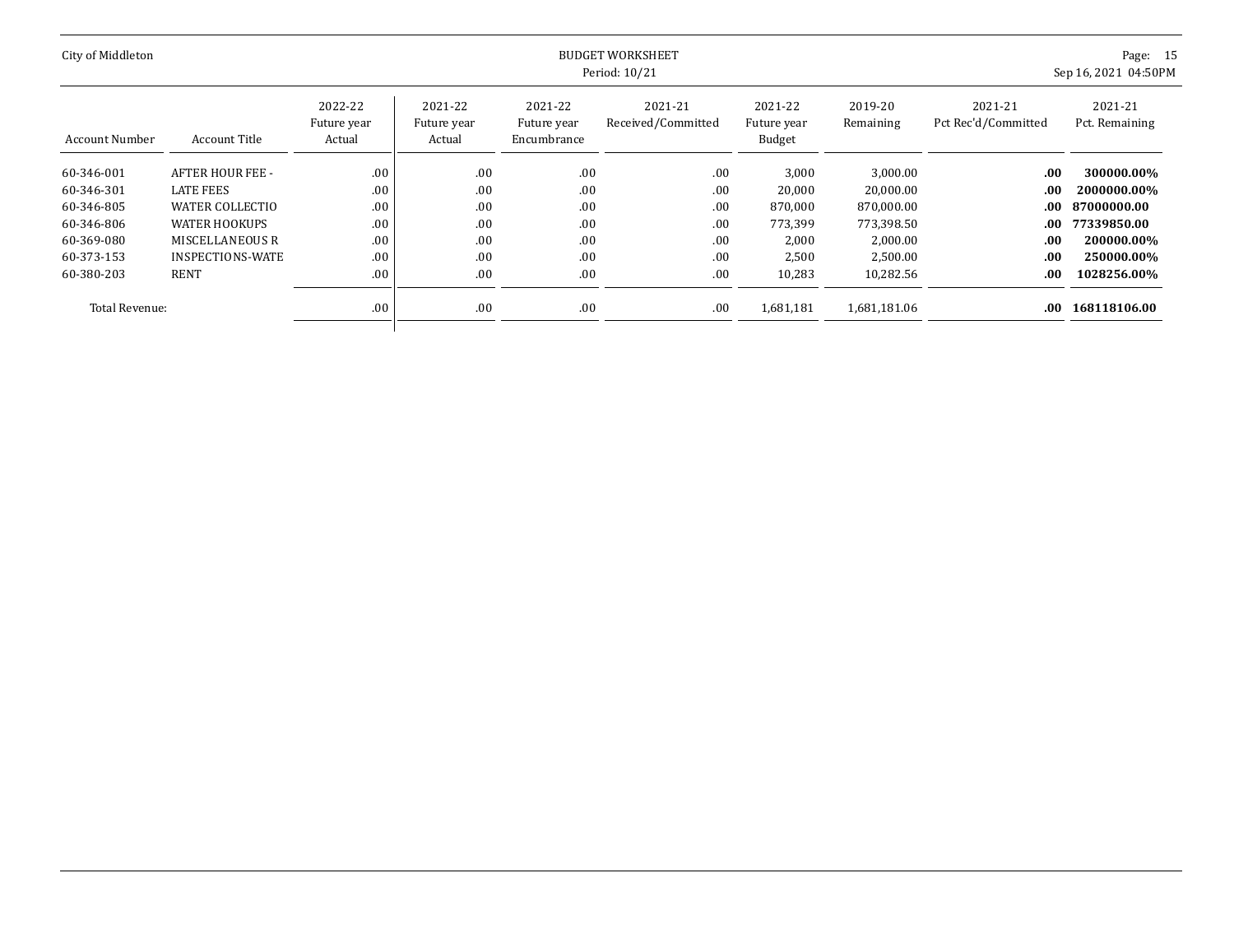| Page: 16<br>Sep 16, 2021 04:50PM |                                |                      | City of Middleton                |                               |                                       |                                  |                                  |                         |                       |
|----------------------------------|--------------------------------|----------------------|----------------------------------|-------------------------------|---------------------------------------|----------------------------------|----------------------------------|-------------------------|-----------------------|
| 2021-21<br>Pct. Remaining        | 2021-21<br>Pct Rec'd/Committed | 2019-20<br>Remaining | 2021-22<br>Future year<br>Budget | 2021-21<br>Received/Committed | 2021-22<br>Future year<br>Encumbrance | 2021-22<br>Future year<br>Actual | 2022-22<br>Future year<br>Actual | <b>Account Title</b>    | <b>Account Number</b> |
| 30278449.00                      | $.00\,$                        | 302,784.49           | 302,784                          | .00                           | .00                                   | .00                              | .00                              | SALARIES                | 60-434-110            |
| 19500.00%                        | .00                            | 195.00               | 195                              | .00                           | .00                                   | .00                              | .00                              | ANNUAL PHYSICAL         | 60-434-120            |
| 1943876.00%                      | .00                            | 19,438.76            | 19,439                           | .00                           | .00                                   | .00                              | .00                              | FICA                    | 60-434-122            |
| 23450.00%                        | .00                            | 234.50               | 235                              | .00                           | .00                                   | .00                              | .00                              | MEDICAL REIMBUR         | 60-434-124            |
| 10296770.00                      | $.00\,$                        | 102,967.70           | 102,968                          | .00                           | .00                                   | .00                              | .00                              | INSURANCE-MEDIC         | 60-434-125            |
| 397613.00%                       | .00                            | 3,976.13             | 3,976                            | .00                           | .00.                                  | .00                              | .00                              | <b>INSURANCE-DENTA</b>  | 60-434-126            |
| 3615247.00%                      | .00                            | 36,152.47            | 36,152                           | .00                           | .00                                   | .00                              | .00                              | RETIREMENT              | 60-434-127            |
| 439038.00%                       | .00                            | 4,390.38             | 4,390                            | .00                           | .00                                   | .00                              | .00                              | MEDICARE                | 60-434-128            |
| 23450.00%                        | .00                            | 234.50               | 235                              | .00                           | .00                                   | .00                              | .00                              | EE ASSISTANCE BEN       | 60-434-130            |
| 1156839.00%                      | .00                            | 11,568.39            | 11,568                           | .00                           | .00                                   | .00                              | .00                              | <b>WORKERS COMP</b>     | 60-434-132            |
| 11069366.00                      | .00.                           | 110,693.66           | 110,694                          | .00                           | .00                                   | .00                              | .00                              | <b>CONTRIB GEN FUND</b> | 60-434-133            |
| 300000.00%                       | .00                            | 3,000.00             | 3,000                            | .00                           | .00                                   | .00                              | .00                              | <b>COMPUTER HARDW</b>   | 60-434-211            |
| 1500000.00%                      | .00                            | 15,000.00            | 15,000                           | .00                           | .00                                   | .00                              | .00                              | GASOLINE                | 60-434-212            |
| 100000.00%                       | .00                            | 1,000.00             | 1,000                            | .00                           | .00                                   | .00                              | .00                              | MEMBERSHIPS             | 60-434-229            |
| 800000.00%                       | .00                            | 8,000.00             | 8,000                            | .00                           | .00                                   | .00                              | .00                              | <b>SUPPLIES</b>         | 60-434-240            |
| 75000.00%                        | .00                            | 750.00               | 750                              | .00                           | .00.                                  | .00                              | .00                              | TRAINING/CONF/C         | 60-434-250            |
| 80000.00%                        | .00                            | 800.00               | 800                              | .00                           | .00                                   | .00                              | .00                              | <b>UNIFORMS</b>         | 60-434-260            |
| 50000.00%                        | .00                            | 500.00               | 500                              | .00                           | .00                                   | .00                              | .00                              | PUBLICATION OF LE       | 60-434-301            |
| 450000.00%                       | .00                            | 4,500.00             | 4,500                            | .00                           | .00                                   | .00                              | .00                              | <b>AUTO REPAIR/MAI</b>  | 60-434-310            |
| 2200000.00%                      | .00                            | 22,000.00            | 22,000                           | .00                           | .00                                   | .00                              | .00                              | <b>BILLING SERVICE</b>  | 60-434-312            |
| 200000.00%                       | .00                            | 2,000.00             | 2,000                            | .00                           | .00                                   | .00                              | .00                              | <b>BUILDING MAINTE</b>  | 60-434-320            |
| 30000.00%                        | .00                            | 300.00               | 300                              | .00                           | .00                                   | .00                              | .00                              | <b>CLEANING SERVICE</b> | 60-434-327            |
| 375000.00%                       | .00                            | 3,750.00             | 3,750                            | .00                           | .00                                   | .00                              | .00                              | <b>COMPUTER SOFTW</b>   | 60-434-336            |
| 894099.00%                       | .00                            | 8,940.99             | 8,941                            | .00                           | .00                                   | .00                              | .00                              | <b>COMPUTER SUPPOR</b>  | 60-434-337            |
| 408000.00%                       | .00                            | 4,080.00             | 4,080                            | .00                           | .00                                   | .00                              | .00                              | <b>DATA ACCESS</b>      | 60-434-338            |
| 175644.00%                       | .00                            | 1,756.44             | 1,756                            | .00                           | .00.                                  | .00                              | .00                              | <b>CELL PHONE</b>       | 60-434-339            |
| 500000.00%                       | .00                            | 5,000.00             | 5,000                            | .00                           | .00                                   | .00                              | .00                              | <b>EQUIPMENT REPAI</b>  | 60-434-344            |
| 489111.00%                       | .00                            | 4,891.11             | 4,891                            | .00                           | .00                                   | .00                              | .00                              | LIABILITY INSURAN       | 60-434-350            |
| 8425000.00%                      | .00                            | 84,250.00            | 84,250                           | .00                           | .00                                   | .00                              | .00                              | MAINTENANCE             | 60-434-351            |
| 100000.00%                       | .00                            | 1,000.00             | 1,000                            | .00                           | .00                                   | .00                              | .00                              | MINOR EQUIPMENT         | 60-434-352            |
| 150000.00%                       | .00                            | 1,500.00             | 1,500                            | .00                           | .00                                   | .00                              | .00                              | OFFICE EQUIPMENT        | 60-434-363            |
| 950000.00%                       | .00                            | 9,500.00             | 9,500                            | .00                           | .00                                   | .00                              | .00                              | <b>LEASE PAYMENTS</b>   | 60-434-371            |
| 70000.00%                        | .00                            | 700.00               | 700                              | .00                           | .00                                   | .00                              | .00                              | POSTAGE                 | 60-434-372            |
| 150000.00%                       | .00                            | 1,500.00             | 1,500                            | .00                           | .00                                   | .00                              | .00                              | <b>RENTAL</b>           | 60-434-374            |
| 250000.00%                       | .00                            | 2,500.00             | 2,500                            | .00                           | .00                                   | .00                              | .00                              | SAMPLE TESTING/I        | 60-434-375            |
| 120000.00%                       | .00                            | 1,200.00             | 1,200                            | .00                           | .00                                   | .00                              | .00                              | <b>WATER USAGE</b>      | 60-434-381            |
| 50000.00%                        | .00                            | 500.00               | 500                              | .00                           | .00                                   | .00                              | .00                              | TELEPHONE SERVIC        | 60-434-383            |
| 150000.00%                       | .00                            | 1,500.00             | 1,500                            | .00                           | .00                                   | .00                              | .00                              | <b>SOLID WASTE DISP</b> | 60-434-384            |
| 100000.00%                       | .00                            | 1,000.00             | 1,000                            | .00                           | .00                                   | .00                              | .00                              | DATA COLLECT/MA         | 60-434-401            |
| 174200.00%                       | .00                            | 1,742.00             | 1,742                            | .00                           | .00                                   | .00                              | .00                              | PROF FEES AUDITO        | 60-434-422            |
| 7000000.00%                      | .00.                           | 70,000.00            | 70,000                           | .00                           | .00.                                  | .00                              | .00.                             | PROF FEES ENGINE        | 60-434-430            |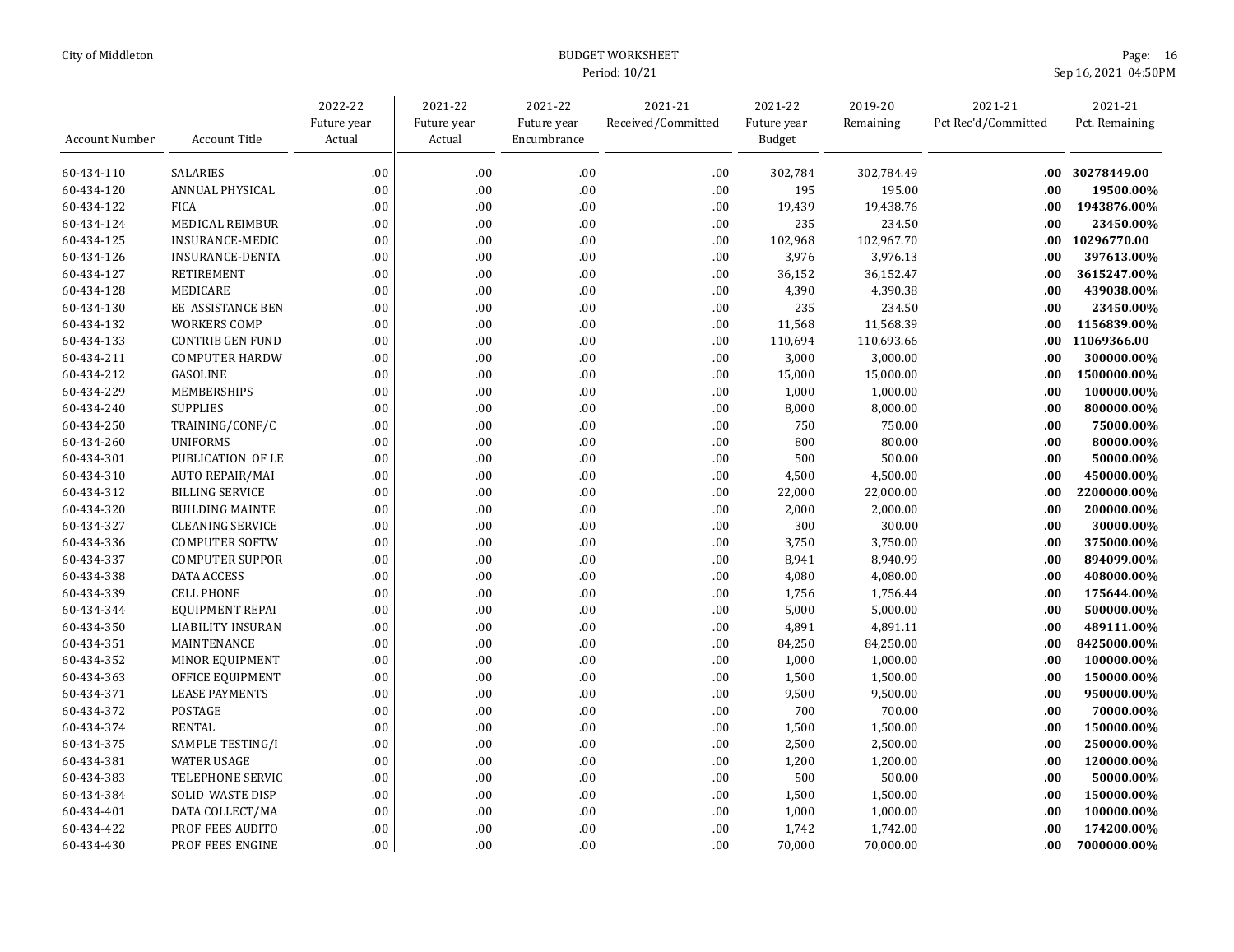| City of Middleton                                                  |                                                                                                    | <b>BUDGET WORKSHEET</b><br>Period: 10/21 |                                  |                                       |                                 |                                              |                                                             |                                        |                                                                      |  |  |  |
|--------------------------------------------------------------------|----------------------------------------------------------------------------------------------------|------------------------------------------|----------------------------------|---------------------------------------|---------------------------------|----------------------------------------------|-------------------------------------------------------------|----------------------------------------|----------------------------------------------------------------------|--|--|--|
| <b>Account Number</b>                                              | <b>Account Title</b>                                                                               | 2022-22<br>Future year<br>Actual         | 2021-22<br>Future year<br>Actual | 2021-22<br>Future year<br>Encumbrance | 2021-21<br>Received/Committed   | 2021-22<br>Future year<br>Budget             | 2019-20<br>Remaining                                        | 2021-21<br>Pct Rec'd/Committed         | 2021-21<br>Pct. Remaining                                            |  |  |  |
| 60-434-530<br>60-434-621<br>60-434-623<br>60-434-800<br>60-434-801 | <b>CAPITAL OUTLAY</b><br><b>ELECTRICITY</b><br><b>PROPANE</b><br>MISCELLANEOUS<br>DEPRECIATION EXP | .00<br>.00<br>.00<br>.00<br>.00.         | .00<br>.00<br>.00<br>.00<br>.00  | .00<br>.00<br>.00<br>.00<br>.00       | .00<br>.00<br>.00<br>.00<br>.00 | 648,200<br>57,500<br>6,000<br>820<br>112,865 | 648,200.00<br>57,500.00<br>6,000.00<br>819.54<br>112,865.00 | .00.<br>.00.<br>.00<br>.00.<br>$.00\,$ | 64820000.00<br>5750000.00%<br>600000.00%<br>81954.00%<br>11286500.00 |  |  |  |
| Total Department: 434:                                             |                                                                                                    | .00                                      | .00                              | .00                                   | .00                             | 1,681,181                                    | 1,681,181.06                                                | $.00\,$                                | 168118106.00                                                         |  |  |  |
| Total Expenditure:                                                 |                                                                                                    | .00                                      | .00                              | .00                                   | .00                             | 1,681,181                                    | 1,681,181.06                                                | $.00\,$                                | 168118106.00                                                         |  |  |  |
|                                                                    | <b>WATER FUND Revenue Total:</b>                                                                   | .00                                      | .00                              | .00                                   | .00                             | 1,681,181                                    | 1,681,181.06                                                | $.00\,$                                | 168118106.00                                                         |  |  |  |
| Net Total WATER FUND:                                              |                                                                                                    | .00                                      | .00                              | .00                                   | .00                             | .00                                          | .00.                                                        | .00                                    | .00                                                                  |  |  |  |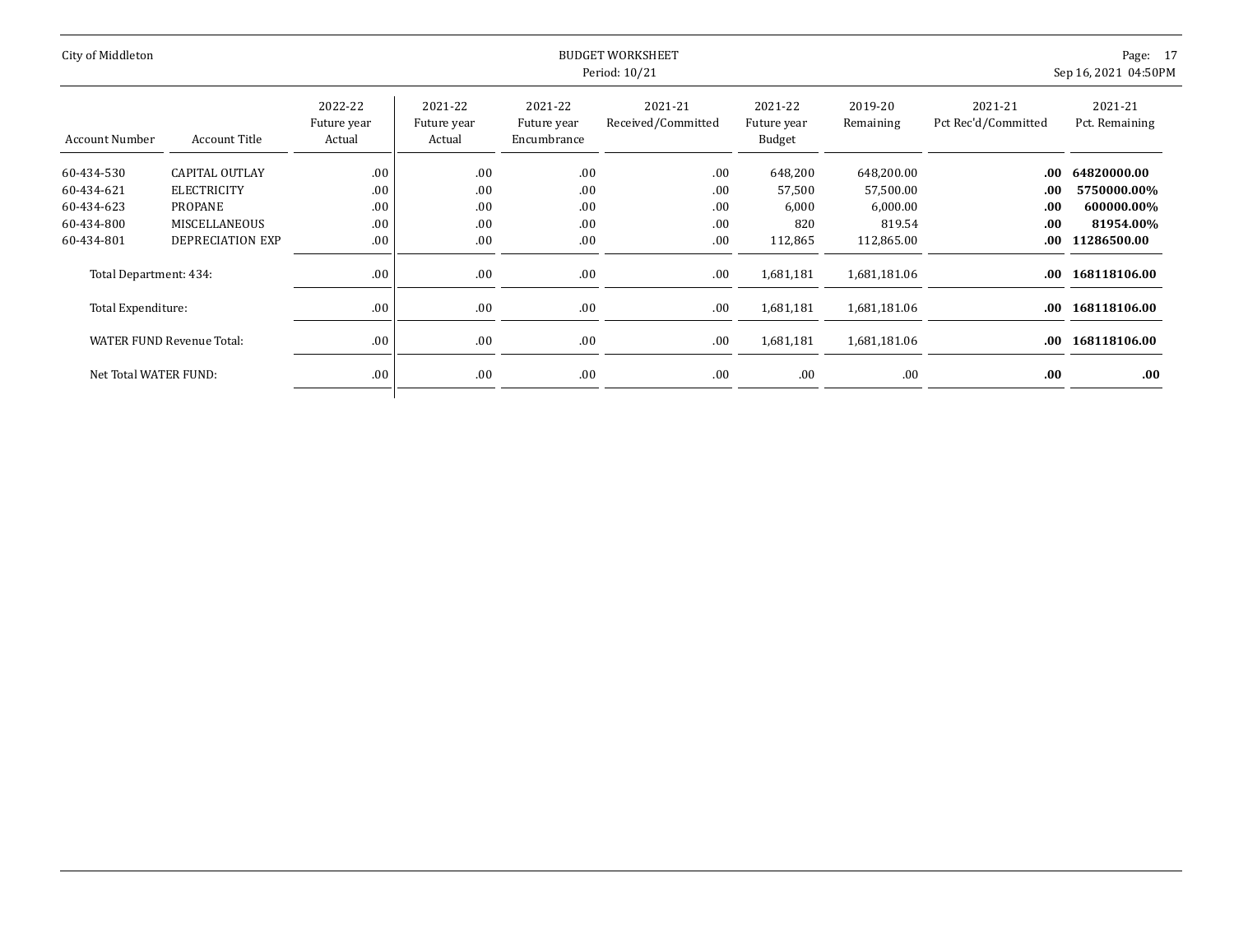| City of Middleton |                          | <b>BUDGET WORKSHEET</b><br>Period: 10/21<br>Sep 16, 2021 04:50PM |                                  |                                       |                               |                                  |                      |                                |                           |  |
|-------------------|--------------------------|------------------------------------------------------------------|----------------------------------|---------------------------------------|-------------------------------|----------------------------------|----------------------|--------------------------------|---------------------------|--|
| Account Number    | Account Title            | 2022-22<br>Future year<br>Actual                                 | 2021-22<br>Future year<br>Actual | 2021-22<br>Future year<br>Encumbrance | 2021-21<br>Received/Committed | 2021-22<br>Future year<br>Budget | 2019-20<br>Remaining | 2021-21<br>Pct Rec'd/Committed | 2021-21<br>Pct. Remaining |  |
| 61-346-800        | SEWER COLLECTIO          | .00                                                              | .00                              | .00                                   | .00.                          | 2,145,684                        | 2,145,684.00         | $.00\,$                        | 214568400.00              |  |
| 61-346-801        | <b>SEWER HOOKUPS</b>     | .00                                                              | .00                              | .00                                   | .00.                          | 1,272,835                        | 1,272,835.20         | .00                            | 127283520.00              |  |
| 61-373-153        | INSPECTIONS-SEWE         | .00                                                              | .00.                             | .00                                   | .00.                          | 2,500                            | 2,500.00             | $.00\,$                        | 250000.00%                |  |
| 61-381-700        | <b>INTEREST ON INVES</b> | .00                                                              | .00                              | .00                                   | .00                           | 3,000                            | 3,000.00             | .00.                           | 300000.00%                |  |
| 61-390-007        | <b>CASH CARRY OVER</b>   | .00                                                              | .00                              | .00                                   | .00.                          | 985,873                          | 985,873.45           | $.00\,$                        | 98587345.00               |  |
| Total Revenue:    |                          | .00                                                              | .00                              | .00                                   | .00.                          | 4,409,893                        | 4,409,892.65         | .00 <sub>1</sub>               | 440989265.00              |  |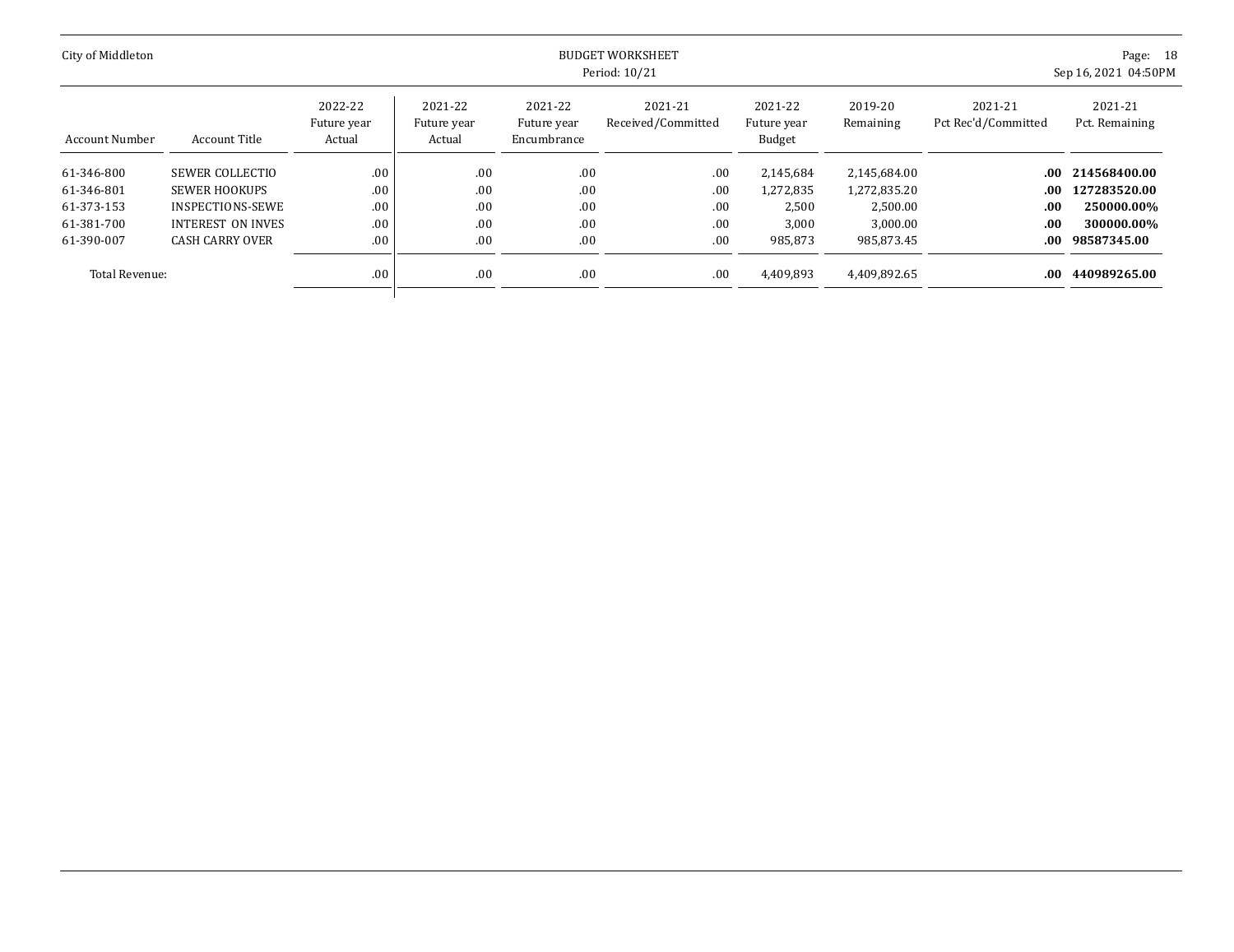| City of Middleton        |                                                  | <b>BUDGET WORKSHEET</b><br>Period: 10/21 |                                  |                                       |                               |                                         |                       |                                |                           |
|--------------------------|--------------------------------------------------|------------------------------------------|----------------------------------|---------------------------------------|-------------------------------|-----------------------------------------|-----------------------|--------------------------------|---------------------------|
| <b>Account Number</b>    | <b>Account Title</b>                             | 2022-22<br>Future year<br>Actual         | 2021-22<br>Future year<br>Actual | 2021-22<br>Future year<br>Encumbrance | 2021-21<br>Received/Committed | 2021-22<br>Future year<br><b>Budget</b> | 2019-20<br>Remaining  | 2021-21<br>Pct Rec'd/Committed | 2021-21<br>Pct. Remaining |
| 61-435-110               | <b>SALARIES</b>                                  | .00                                      | .00                              | .00                                   | .00                           | 418,861                                 | 418,860.60            | $.00\,$                        | 41886060.00               |
| 61-435-120               | <b>ANNUAL PHYSICAL</b>                           | .00                                      | .00                              | .00                                   | .00                           | 195                                     | 195.00                | .00                            | 19500.00%                 |
| 61-435-122               | <b>FICA</b>                                      | .00                                      | .00                              | .00                                   | .00                           | 26,891                                  | 26,890.85             | .00                            | 2689085.00%               |
| 61-435-124               | MEDICAL REIMBUR                                  | .00                                      | .00                              | .00                                   | .00                           | 319                                     | 318.50                | .00                            | 31850.00%                 |
| 61-435-125               | INSURANCE-MEDIC                                  | .00                                      | .00                              | .00                                   | .00                           | 170,178                                 | 170,178.26            | .00.                           | 17017826.00               |
| 61-435-126               | INSURANCE-DENTA                                  | .00                                      | .00                              | .00.                                  | .00                           | 6,239                                   | 6,238.61              | .00                            | 623861.00%                |
| 61-435-127               | RETIREMENT                                       | .00                                      | .00                              | .00                                   | .00                           | 50,012                                  | 50,011.96             | .00                            | 5001196.00%               |
| 61-435-128               | MEDICARE                                         | .00                                      | .00                              | .00                                   | .00                           | 6,073                                   | 6,073.48              | .00                            | 607348.00%                |
| 61-435-130               | EE ASSISTANCE BEN                                | .00                                      | .00                              | .00                                   | .00                           | 319                                     | 318.50                | .00                            | 31850.00%                 |
| 61-435-132               | <b>WORKERS COMP</b>                              | .00                                      | .00                              | .00                                   | .00                           | 6,058                                   | 6,058.00              | .00                            | 605800.00%                |
| 61-435-133               | <b>CONTRIB GEN FUND</b>                          | .00                                      | .00                              | .00                                   | .00                           | 110,694                                 | 110,693.66            | $.00\,$                        | 11069366.00               |
| 61-435-211               | <b>COMPUTER HARDW</b>                            | .00                                      | .00                              | .00                                   | .00                           | 3,000                                   | 3,000.00              | .00                            | 300000.00%                |
| 61-435-212               | GASOLINE                                         | .00                                      | .00                              | .00                                   | .00                           | 10,000                                  | 10,000.00             | .00                            | 1000000.00%               |
| 61-435-229               | MEMBERSHIPS                                      | .00                                      | .00                              | .00                                   | .00                           | 500                                     | 500.00                | .00                            | 50000.00%                 |
| 61-435-240               | <b>SUPPLIES</b>                                  | .00                                      | .00                              | .00                                   | .00                           | 5,000                                   | 5,000.00              | .00                            | 500000.00%                |
| 61-435-250               |                                                  | .00                                      | .00                              | .00.                                  | .00                           | 600                                     | 600.00                | .00                            | 60000.00%                 |
| 61-435-260               | TRAINING/CONF/C<br><b>UNIFORMS</b>               | .00                                      | .00                              | .00                                   | .00                           | 1,100                                   | 1,100.00              | .00                            | 110000.00%                |
| 61-435-301               | PUBLICATION OF LE                                | .00                                      |                                  | .00                                   |                               |                                         | 1,000.00              | .00                            | 100000.00%                |
| 61-435-310               | <b>AUTO REPAIR/MAI</b>                           | .00                                      | .00<br>.00                       | .00                                   | .00                           | 1,000<br>3,000                          | 3,000.00              | .00                            | 300000.00%                |
|                          |                                                  |                                          |                                  |                                       | .00                           |                                         |                       |                                |                           |
| 61-435-312<br>61-435-320 | <b>BILLING SERVICE</b><br><b>BUILDING MAINTE</b> | .00<br>.00                               | .00<br>.00                       | .00<br>.00                            | .00<br>.00                    | 18,364<br>3,000                         | 18,364.28<br>3,000.00 | .00<br>.00                     | 1836428.00%<br>300000.00% |
|                          |                                                  |                                          |                                  |                                       |                               |                                         |                       |                                |                           |
| 61-435-336               | <b>COMPUTER SOFTW</b>                            | .00                                      | .00                              | .00                                   | .00                           | 500                                     | 500.00                | .00                            | 50000.00%                 |
| 61-435-337               | <b>COMPUTER SUPPOR</b>                           | .00                                      | .00                              | .00                                   | .00                           | 8,941                                   | 8,940.99              | .00                            | 894099.00%                |
| 61-435-338               | <b>DATA ACCESS</b>                               | .00                                      | .00                              | .00                                   | .00                           | 4,080                                   | 4,080.00              | .00                            | 408000.00%                |
| 61-435-339               | <b>CELL PHONE</b>                                | .00                                      | .00                              | .00                                   | .00                           | 2,008                                   | 2,007.84              | .00                            | 200784.00%                |
| 61-435-341               | <b>CONTRACT SERVICE</b>                          | .00                                      | .00                              | .00                                   | .00                           | 105,000                                 | 105,000.00            | .00.                           | 10500000.00               |
| 61-435-344               | EQUIPMENT REPAI                                  | .00                                      | .00                              | .00                                   | .00                           | 8,500                                   | 8,500.00              | .00                            | 850000.00%                |
| 61-435-350               | LIABILITY INSURAN                                | .00                                      | .00                              | .00                                   | .00                           | 4,891                                   | 4,891.12              | .00                            | 489112.00%                |
| 61-435-351               | MAINTENANCE SE                                   | .00                                      | .00                              | .00                                   | .00                           | 53,500                                  | 53,500.00             | .00                            | 5350000.00%               |
| 61-435-352               | MINOR EQUIPMENT                                  | .00                                      | .00                              | .00                                   | .00                           | 5,000                                   | 5,000.00              | .00                            | 500000.00%                |
| 61-435-353               | MAINTENANCE COL                                  | .00                                      | .00                              | .00                                   | .00                           | 352,700                                 | 352,700.00            | .00                            | 35270000.00               |
| 61-435-363               | OFFICE EQUIPMENT                                 | .00                                      | .00                              | .00                                   | .00                           | 1,200                                   | 1,200.00              | .00                            | 120000.00%                |
| 61-435-371               | <b>LEASE PAYMENTS</b>                            | .00                                      | .00                              | .00                                   | .00                           | 9,400                                   | 9,400.00              | .00                            | 940000.00%                |
| 61-435-372               | <b>POSTAGE</b>                                   | .00                                      | .00.                             | .00                                   | .00                           | 1,200                                   | 1,200.00              | .00                            | 120000.00%                |
| 61-435-374               | <b>RENTAL</b>                                    | .00                                      | .00                              | .00                                   | .00                           | 2,000                                   | 2,000.00              | .00                            | 200000.00%                |
| 61-435-375               | SAMPLE TESTING/I                                 | .00                                      | .00                              | .00                                   | .00                           | 44,282                                  | 44,282.00             | .00                            | 4428200.00%               |
| 61-435-381               | WATER USAGE                                      | .00                                      | .00                              | .00                                   | .00                           | 50                                      | 50.00                 | .00                            | 5000.00%                  |
| 61-435-383               | TELEPHONE SERVIC                                 | .00                                      | .00                              | .00                                   | .00                           | 350                                     | 350.00                | .00                            | 35000.00%                 |
| 61-435-384               | SOLID WASTE DISP                                 | .00                                      | .00                              | .00.                                  | .00                           | 2,500                                   | 2,500.00              | .00                            | 250000.00%                |
| 61-435-401               | DATA COLLECTION/                                 | .00                                      | .00                              | .00                                   | .00                           | 5,000                                   | 5,000.00              | .00                            | 500000.00%                |
| 61-435-420               | PROF FEES ATTORN                                 | .00.                                     | .00                              | .00                                   | .00                           | 1,000                                   | 1,000.00              | .00                            | 100000.00%                |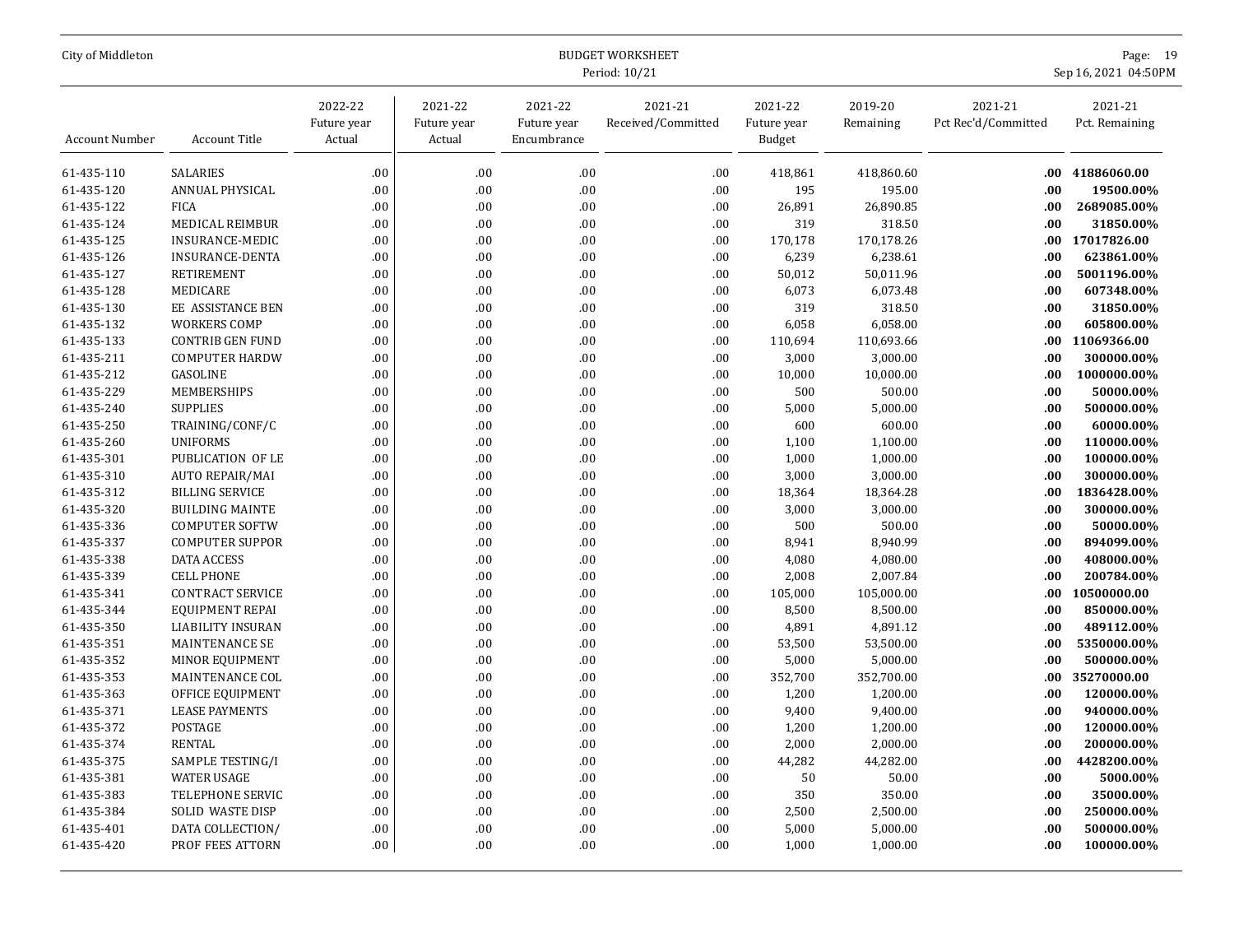| City of Middleton                                                                                                                                                    |                                                                                                                                                                                                                                                                       |                                                                                  |                                                                                        |                                                                                      | Page: 20<br>Sep 16, 2021 04:50PM                                                 |                                                                                                                     |                                                                                                                                                         |                                                                                  |                                                                                                                                                                            |
|----------------------------------------------------------------------------------------------------------------------------------------------------------------------|-----------------------------------------------------------------------------------------------------------------------------------------------------------------------------------------------------------------------------------------------------------------------|----------------------------------------------------------------------------------|----------------------------------------------------------------------------------------|--------------------------------------------------------------------------------------|----------------------------------------------------------------------------------|---------------------------------------------------------------------------------------------------------------------|---------------------------------------------------------------------------------------------------------------------------------------------------------|----------------------------------------------------------------------------------|----------------------------------------------------------------------------------------------------------------------------------------------------------------------------|
| <b>Account Number</b>                                                                                                                                                | <b>Account Title</b>                                                                                                                                                                                                                                                  | 2022-22<br>Future year<br>Actual                                                 | 2021-22<br>Future year<br>Actual                                                       | 2021-22<br>Future year<br>Encumbrance                                                | 2021-21<br>Received/Committed                                                    | 2021-22<br>Future year<br><b>Budget</b>                                                                             | 2019-20<br>Remaining                                                                                                                                    | 2021-21<br>Pct Rec'd/Committed                                                   | 2021-21<br>Pct. Remaining                                                                                                                                                  |
| 61-435-422<br>61-435-430<br>61-435-440<br>61-435-510<br>61-435-530<br>61-435-531<br>61-435-610<br>61-435-620<br>61-435-621<br>61-435-623<br>61-435-725<br>61-435-800 | PROF FEES AUDITO<br>PROF FEES ENGINE<br><b>SURVEYING</b><br><b>BUILDINGS</b><br><b>CAPITAL OUTLAY</b><br><b>COLLECTIONS - CAP</b><br><b>SEWER BOND PAYM</b><br><b>NATURAL GAS</b><br><b>ELECTRICITY</b><br><b>PROPANE</b><br><b>IPDES ANNUAL FEE</b><br>MISCELLANEOUS | .00<br>.00<br>.00<br>.00<br>.00<br>.00<br>.00<br>.00<br>.00<br>.00<br>.00<br>.00 | .00<br>.00<br>.00.<br>.00<br>.00<br>.00.<br>.00.<br>.00.<br>.00<br>.00.<br>.00.<br>.00 | .00<br>.00<br>.00.<br>.00.<br>.00<br>.00<br>.00.<br>.00.<br>.00<br>.00<br>.00<br>.00 | .00<br>.00<br>.00<br>.00<br>.00<br>.00<br>.00<br>.00<br>.00<br>.00<br>.00<br>.00 | 1,742<br>1,280,955<br>2,000<br>2,500<br>728,200<br>720,200<br>138,292<br>1,500<br>65,000<br>5,500<br>8,000<br>2,500 | 1,742.00<br>1,280,955.00<br>2.000.00<br>2,500.00<br>728,200.00<br>720,200.00<br>138,292.00<br>1.500.00<br>65,000.00<br>5,500.00<br>8,000.00<br>2,500.00 | .00<br>.00<br>.00<br>.00<br>.00<br>.00<br>.00<br>.00<br>.00<br>.00<br>.00<br>.00 | 174200.00%<br>128095500.00<br>200000.00%<br>250000.00%<br>72820000.00<br>72020000.00<br>13829200.00<br>150000.00%<br>6500000.00%<br>550000.00%<br>800000.00%<br>250000.00% |
| Total Department: 435:<br>Total Expenditure:                                                                                                                         | <b>SEWER FUND Revenue Total:</b>                                                                                                                                                                                                                                      | .00<br>.00<br>.00                                                                | .00<br>.00<br>.00                                                                      | .00<br>.00<br>.00                                                                    | .00<br>.00<br>.00                                                                | 4,409,893<br>4,409,893<br>4,409,893                                                                                 | 4,409,892.65<br>4,409,892.65<br>4,409,892.65                                                                                                            | $.00\,$<br>$.00\,$                                                               | 440989265.00<br>.00 440989265.00<br>440989265.00                                                                                                                           |
| Net Total SEWER FUND:                                                                                                                                                |                                                                                                                                                                                                                                                                       | .00                                                                              | .00.                                                                                   | .00                                                                                  | .00                                                                              | .00                                                                                                                 | .00.                                                                                                                                                    | .00                                                                              | .00                                                                                                                                                                        |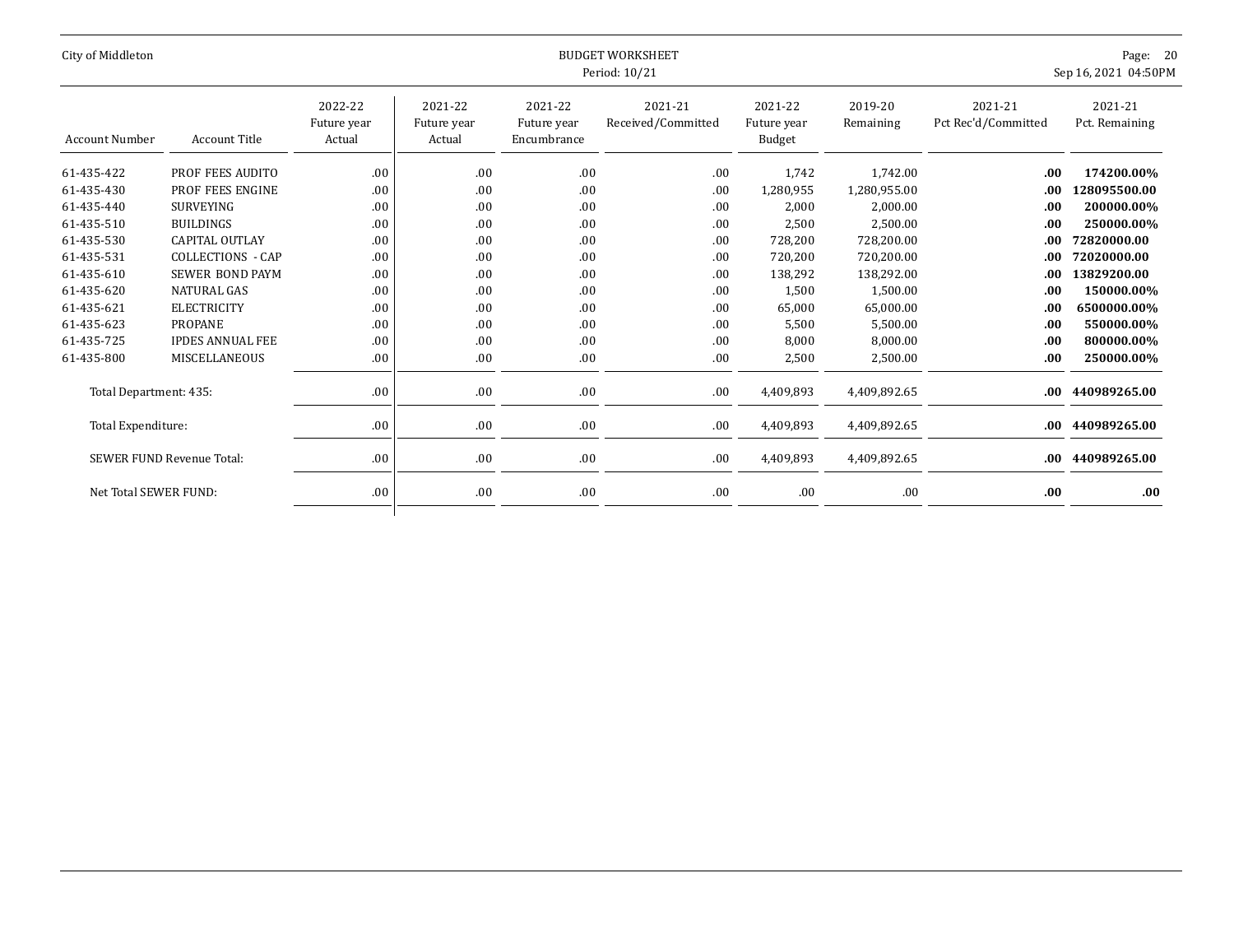| City of Middleton | BUDGET WORKSHEET<br>Period: 10/21 |                                  |                                  |                                       |                               |                                  |                      |                                | Page: 21<br>Sep 16, 2021 04:50PM |  |  |  |
|-------------------|-----------------------------------|----------------------------------|----------------------------------|---------------------------------------|-------------------------------|----------------------------------|----------------------|--------------------------------|----------------------------------|--|--|--|
| Account Number    | Account Title                     | 2022-22<br>Future year<br>Actual | 2021-22<br>Future year<br>Actual | 2021-22<br>Future year<br>Encumbrance | 2021-21<br>Received/Committed | 2021-22<br>Future year<br>Budget | 2019-20<br>Remaining | 2021-21<br>Pct Rec'd/Committed | 2021-21<br>Pct. Remaining        |  |  |  |
| 62-346-803        | STORM WATER COL                   | .00                              | .00                              | .00                                   | $.00\,$                       | 69,000                           | 69,000.00            | .00.                           | 6900000.00%                      |  |  |  |
| Total Revenue:    |                                   | .00                              | .00                              | .00                                   | $.00\,$                       | 69,000                           | 69,000.00            | .00                            | 6900000.00%                      |  |  |  |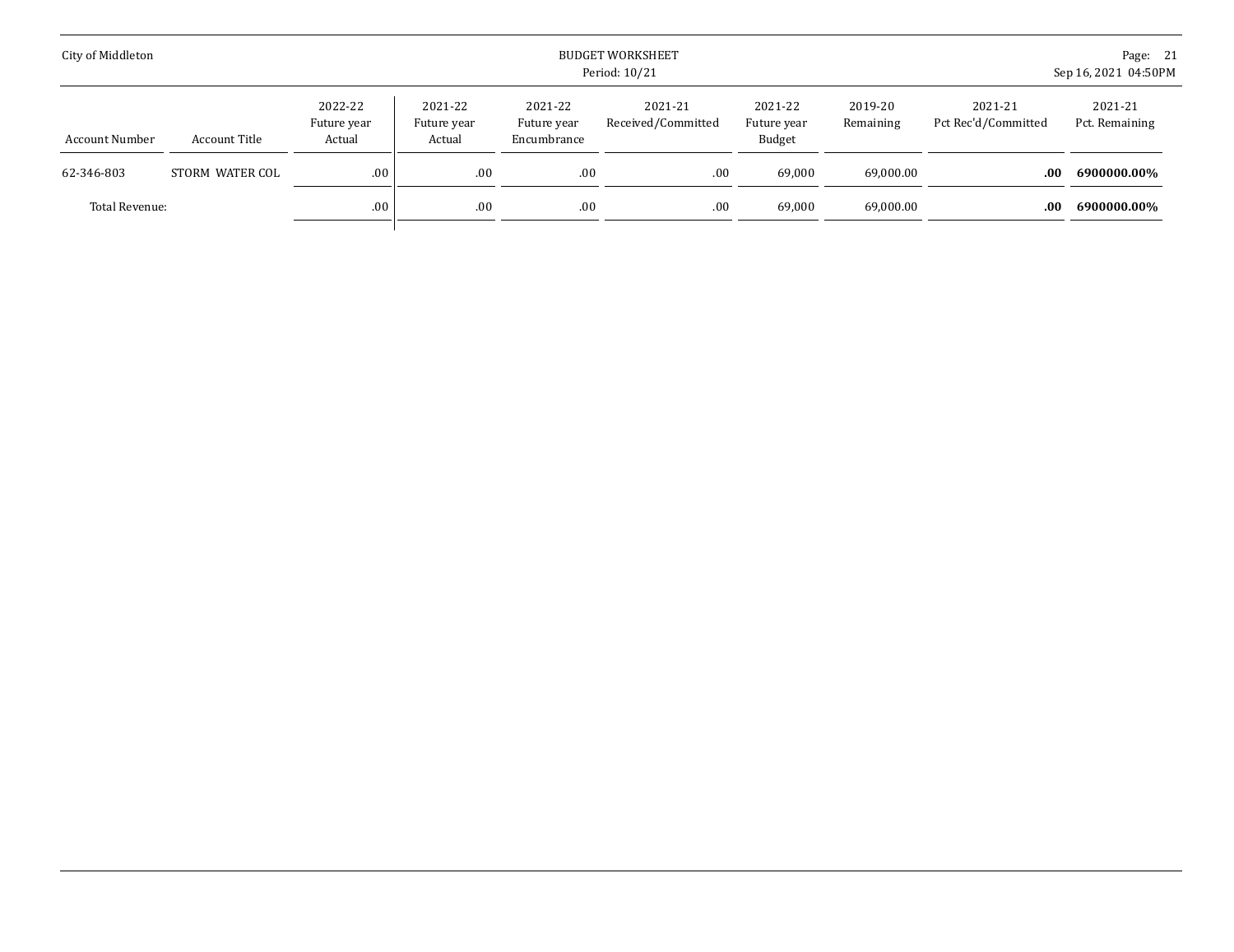| City of Middleton     |                                            | <b>BUDGET WORKSHEET</b><br>Period: 10/21 |                                  |                                       |                               |                                  |                      |                                |                           |  |  |  |
|-----------------------|--------------------------------------------|------------------------------------------|----------------------------------|---------------------------------------|-------------------------------|----------------------------------|----------------------|--------------------------------|---------------------------|--|--|--|
| <b>Account Number</b> | <b>Account Title</b>                       | 2022-22<br>Future year<br>Actual         | 2021-22<br>Future year<br>Actual | 2021-22<br>Future year<br>Encumbrance | 2021-21<br>Received/Committed | 2021-22<br>Future year<br>Budget | 2019-20<br>Remaining | 2021-21<br>Pct Rec'd/Committed | 2021-21<br>Pct. Remaining |  |  |  |
| 62-436-312            | <b>BILLING SERVICE</b>                     | .00                                      | .00                              | .00                                   | .00.                          | 5,500                            | 5,500.00             | .00.                           | 550000.00%                |  |  |  |
| 62-436-351            | MAINTENANCE                                | .00                                      | .00                              | .00                                   | .00.                          | 3,500                            | 3,500.00             | .00                            | 350000.00%                |  |  |  |
| 62-436-430            | PROF FEES ENGINE                           | .00                                      | .00                              | .00                                   | .00                           | 25,000                           | 25,000.00            | .00                            | 2500000.00%               |  |  |  |
| 62-436-530            | <b>CAPITAL OUTLAY</b>                      | .00                                      | .00                              | .00                                   | .00.                          | 34,000                           | 34,000.00            | .00                            | 3400000.00%               |  |  |  |
| 62-436-800            | MISCELLANEOUS                              | .00                                      | .00                              | .00                                   | .00                           | 1,000                            | 1,000.00             | .00.                           | 100000.00%                |  |  |  |
|                       | Total STORM WATER MANAGEMENT:              |                                          |                                  |                                       |                               |                                  |                      |                                |                           |  |  |  |
|                       |                                            | .00                                      | .00                              | .00                                   | .00                           | 69,000                           | 69,000.00            | .00                            | 6900000.00%               |  |  |  |
| Total Expenditure:    |                                            | .00                                      | .00                              | .00                                   | .00                           | 69,000                           | 69,000.00            | .00.                           | 6900000.00%               |  |  |  |
|                       | STORM WATER MANAGEMENT FUND Revenue Total: |                                          |                                  |                                       |                               |                                  |                      |                                |                           |  |  |  |
|                       |                                            | .00                                      | .00                              | .00                                   | .00                           | 69,000                           | 69,000.00            | .00.                           | 6900000.00%               |  |  |  |
|                       | Net Total STORM WATER MANAGEMENT FUND:     |                                          |                                  |                                       |                               |                                  |                      |                                |                           |  |  |  |
|                       |                                            | .00                                      | .00                              | .00                                   | .00                           | .00                              | .00.                 | .00                            | .00                       |  |  |  |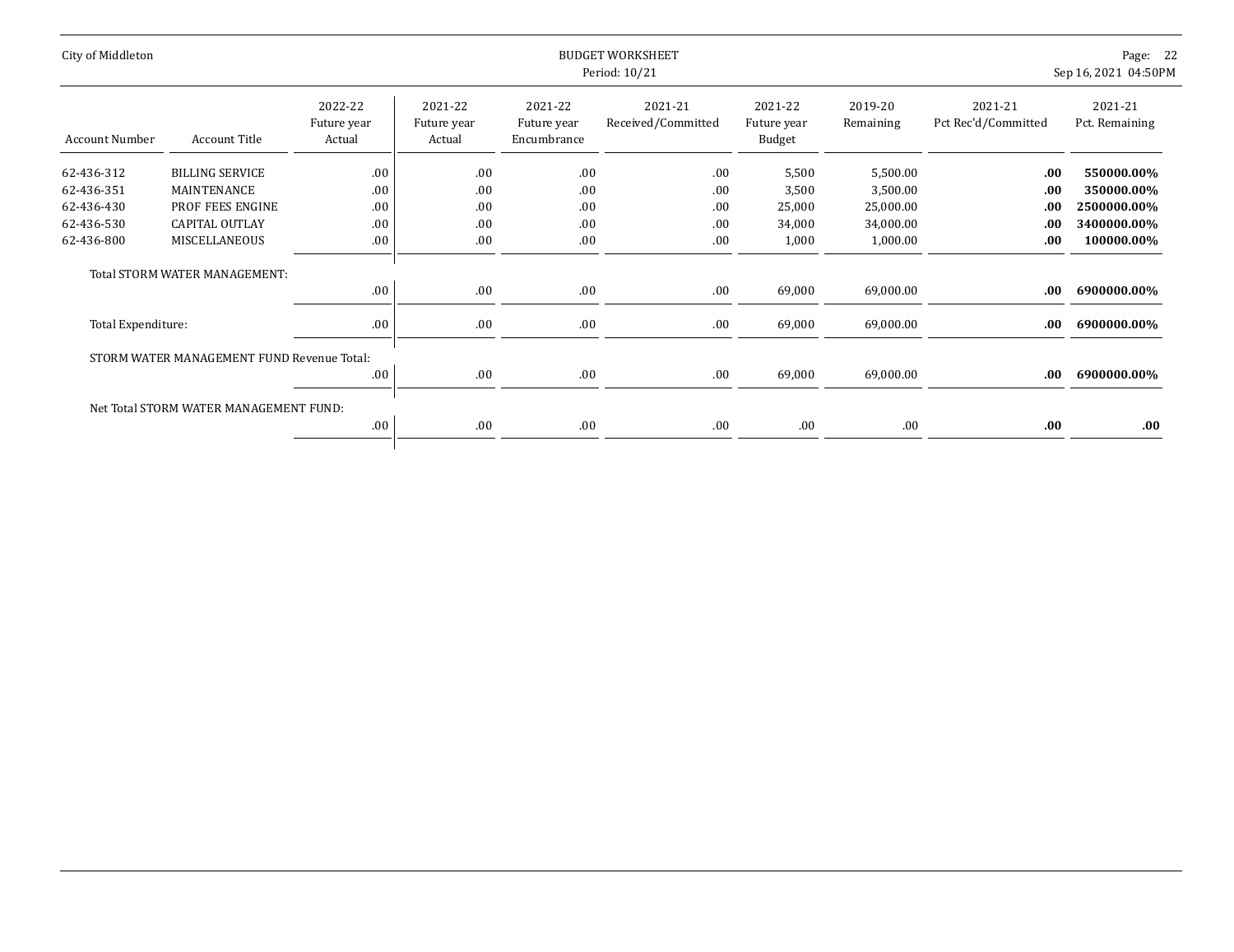| City of Middleton                                    |                                                                                                |                                  |                                  |                                       | Page: 23<br>Sep 16, 2021 04:50PM |                                        |                                                    |                                |                                                          |
|------------------------------------------------------|------------------------------------------------------------------------------------------------|----------------------------------|----------------------------------|---------------------------------------|----------------------------------|----------------------------------------|----------------------------------------------------|--------------------------------|----------------------------------------------------------|
| Account Number                                       | Account Title                                                                                  | 2022-22<br>Future year<br>Actual | 2021-22<br>Future year<br>Actual | 2021-22<br>Future year<br>Encumbrance | 2021-21<br>Received/Committed    | 2021-22<br>Future year<br>Budget       | 2019-20<br>Remaining                               | 2021-21<br>Pct Rec'd/Committed | 2021-21<br>Pct. Remaining                                |
| 70-390-991<br>70-399-010<br>70-399-050<br>70-399-799 | <b>TRANSFER IN</b><br><b>CITY TRANSPORTAT</b><br>CITY POLICE IMPAC<br><b>CITY PARKS IMPACT</b> | .00<br>.00<br>.00<br>.00         | .00<br>.00<br>.00<br>.00         | .00.<br>.00.<br>.00.<br>.00.          | .00<br>.00<br>.00<br>.00         | 87,450<br>631,250<br>60,800<br>157,500 | 87,450.00<br>631,250.00<br>60.800.00<br>157,500.00 | .00.<br>$.00\,$<br>.00.<br>.00 | 8745000.00%<br>63125000.00<br>6080000.00%<br>15750000.00 |
| Total Revenue:                                       |                                                                                                | .00                              | .00.                             | .00.                                  | .00                              | 937,000                                | 937,000.00                                         | $.00\,$                        | 93700000.00                                              |